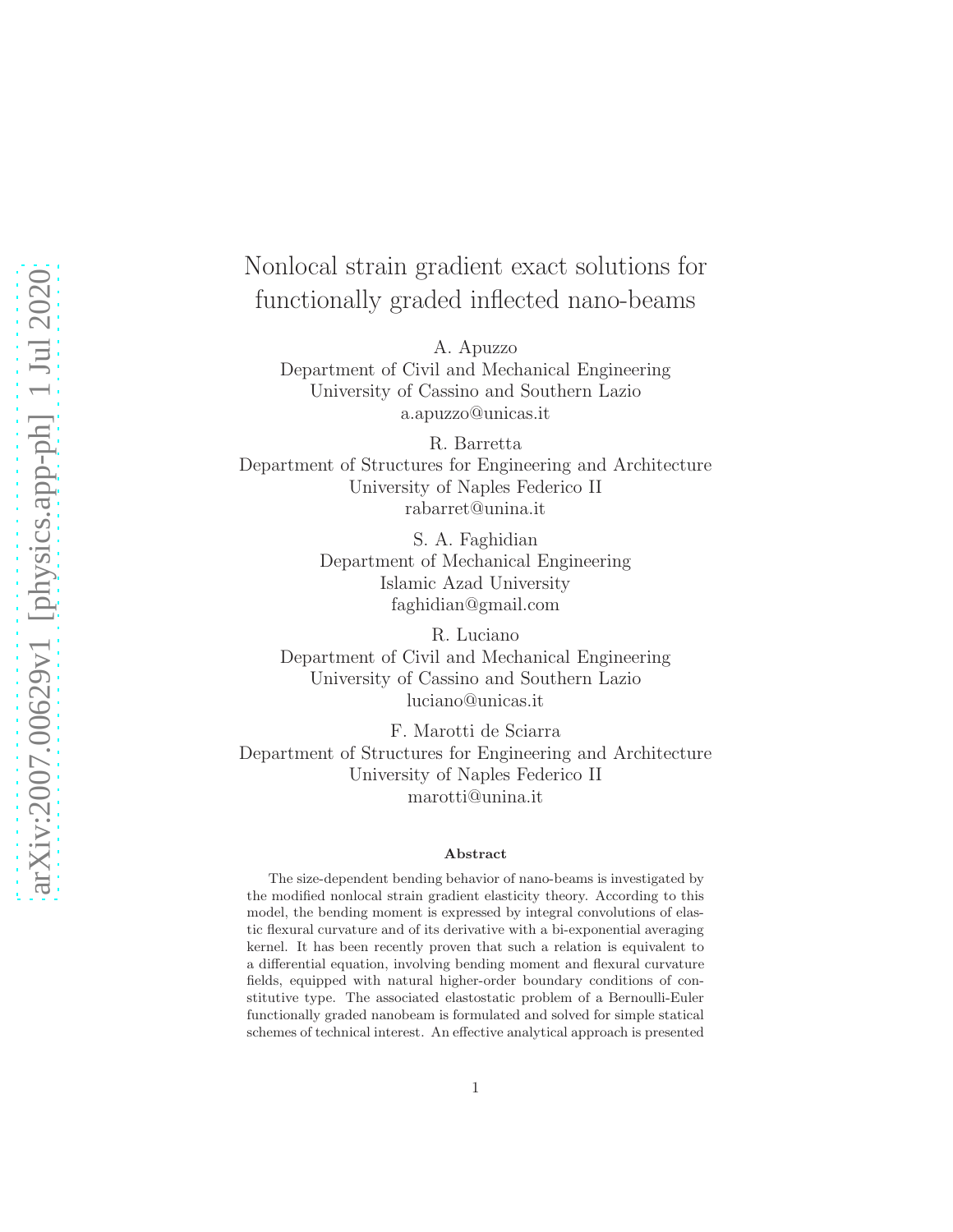and exploited to establish exact expressions of nonlocal strain gradient transverse displacements of doubly clamped, cantilever, clamped-pinned and pinned-pinned nano-beams, detecting thus also new benchmarks for numerical analyses. Comparisons with results of literature, corresponding to selected higher-order boundary conditions are provided and discussed. The considered nonlocal strain gradient model can be advantageously adopted to characterize scale phenomena in nano-engineering problems.

Keywords: Integral elasticity, Modified nonlocal strain gradient theory, Constitutive boundary conditions, Higher-order boundary conditions, Size effects, Nanobeams.

#### 1 Introduction

In recent years new and multifunctional materials have been introduced requiring the consideration of small length scales  $[1, 2]$  $[1, 2]$ . From an engineering standpoint, the realization of nano-actuators, nano-sensors, 3D printings and structural components for micro- and nano-systems has become an important topic, see e.g. the review papers  $[3, 4]$  $[3, 4]$  and the contributions  $[5]$ - $[16]$ . Since mechanical properties are size-dependent at the nanoscale, the study of size effects on the behaviour of nano-beams is an important area of research. It is well-known that the classical continuum theory neglects structural phenomena that are important at small-scales [\[17\]](#page-25-1)-[\[30\]](#page-26-0). Accordingly new non-classical continuum theories can be adopted to model the size-dependency of micro- and nano-scale structures such as strain-driven and stress-driven nonlocal elasticity [\[31\]](#page-26-1)-[\[34\]](#page-27-0). The strain-driven nonlocal elastic model has been introduced by Eringen [\[35\]](#page-27-1) and the nonlocal stress is obtained in terms of the integral convolution of the elastic strain with a smoothing kernel. Such a model cannot be adopted to assess size-effects in nanomechanics, as proved in [\[36\]](#page-27-2) and agreeded in several papers such as [\[37,](#page-27-3) [38\]](#page-27-4). Actually, the ill-posedness of Eringen's strain-driven purely nonlocal elastic model for bounded domains relies on the fact that the constitutive boundary conditions associated with Eringen's integral law conflict with equilibrium requirements, see [\[39,](#page-27-5) [40\]](#page-27-6). The stress-driven nonlocal elastic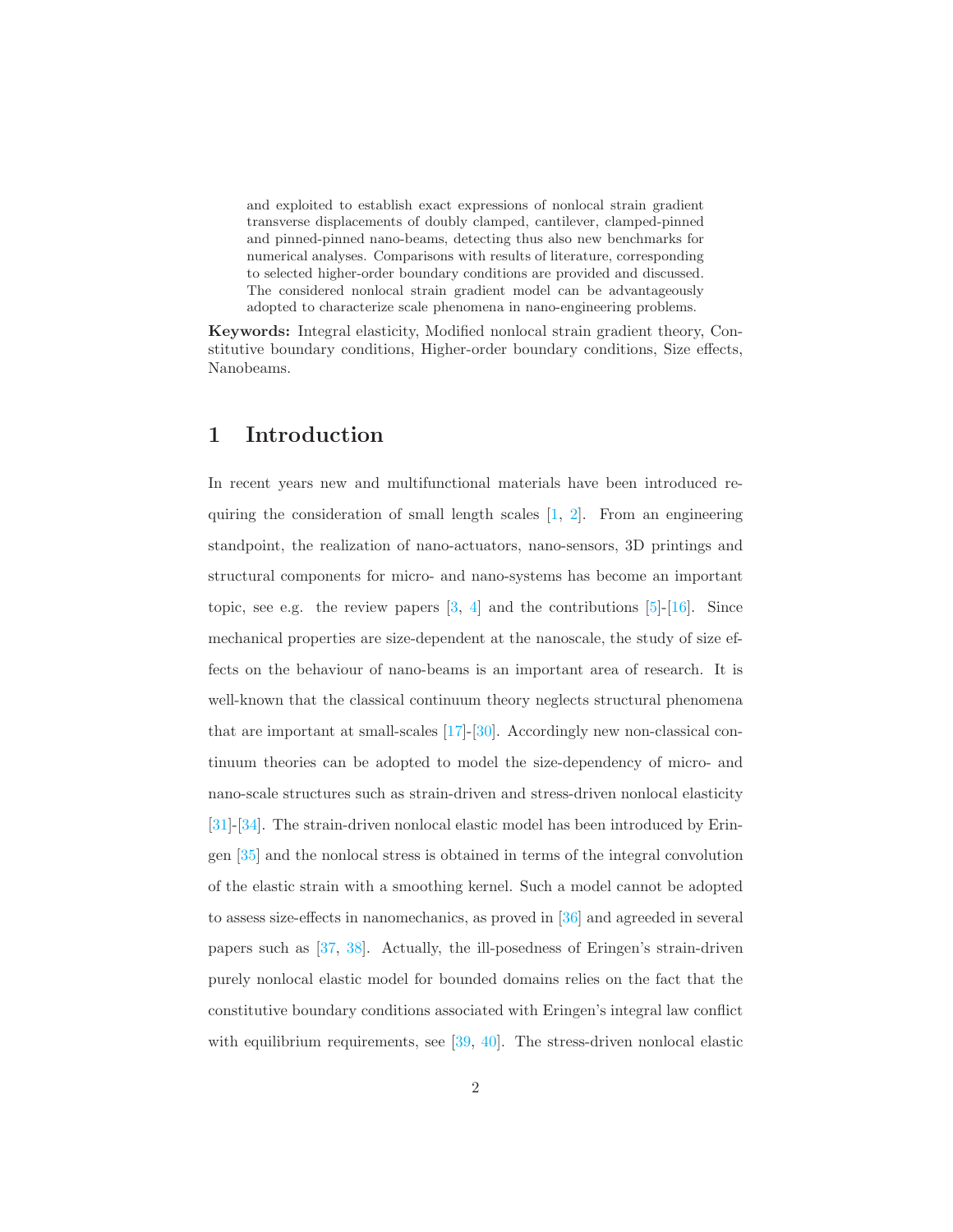model for nano-beams has been provided in [\[41\]](#page-27-7) and the nonlocal elastic strain is obtained in terms of the integral convolution of the stress with a smoothing kernel. This model leads to well-posed nonlocal problems for structures defined on bounded domains, see e.g. [\[42\]](#page-27-8)-[\[45\]](#page-28-0). A recent approach proposed in [\[46\]](#page-28-1) merges Eringen's nonlocal strain-driven integral law with the strain gradient elasticity to obtain a higher-order nonlocal theory. The nonlocal stress is defined as the sum of two integral terms: the former is Eringen's convolution between the elastic strain and a smoothing kernel depending on a nonlocal parameter and the latter is the derivative of the convolution of the elastic strain gradient with a smoothing kernel depending on a nonlocal parameter. If the bi-exponential function is considered for the smoothing kernel, the solution of the nonlocal problem is achieved, in literature, by replacing the integral law with the differential law which is considered to be equivalent to the integral relation. The main problem is that such a differential equation is of higherorder than the one of the classical local problem. As a consequence, additional (so-called) higher-order boundary conditions have to be imposed to solve the nonlocal strain gradient elastostatic problem. In literature, two different choices are provided consisting in imposing higher-order kinematic [\[47\]](#page-28-2) or static [\[48\]](#page-28-3) boundary conditions pertaining to the strain gradient theory. It is worth noting that the nonlocal structural response is particularly affected by these choices. A definitive answer to the discussion on the higher-order boundary conditions to be imposed in order to solve the elastostatic problem of nonlocal strain gradient nano-beams has been provided in [\[49\]](#page-28-4). It is proved that such boundary conditions follow from the nonlocal strain gradient integral law and turns out to be of constitutive kind. It is also shown in [\[49\]](#page-28-4) that the differential problem, equipped with the correct constitutive boundary conditions, leads to well-posed elastostatic problems for bounded nano-structures. The nonlocal strain gradi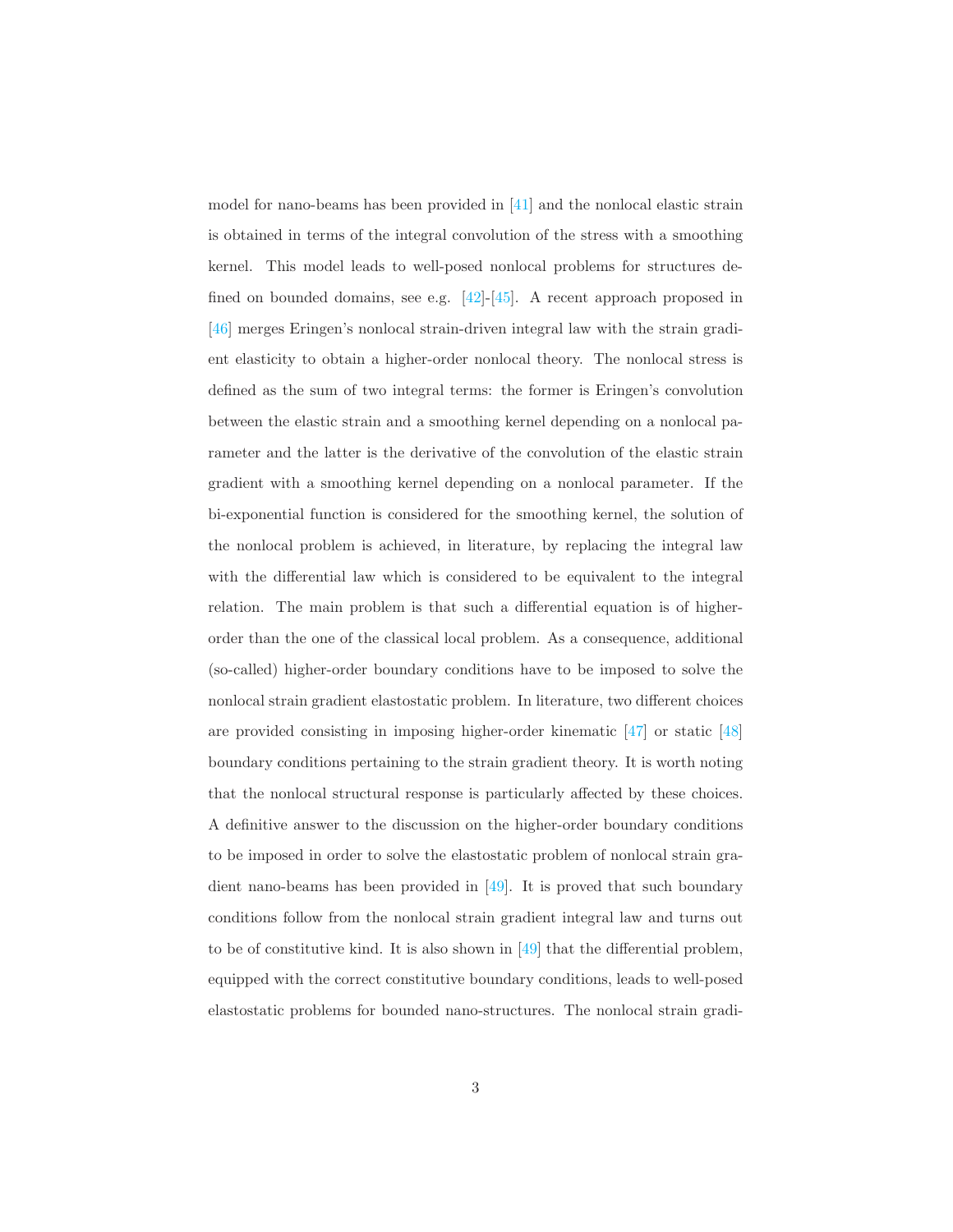ent elastic model is utilized in the present paper to address the size-dependent static behavior of inflected nano-beams of technical interest. Small-scale effects are exhibited by nano-beams for any boundary condition. In particular, closed form solutions for the nonlocal strain gradient model are given for cantilever, simply-supported, clamped-pinned and fully-clamped FG nano-beams subject to a uniform load. It is shown that nano-beams exhibit softening and stiffening structural behaviors for increasing nonlocal and gradient parameters respectively, so that the nonlocal strain gradient law provides an effective approach to design a wide class of nanodevices. If the gradient parameter vanishes, the constitutive boundary conditions of the nonlocal strain gradient law coincide to the ones of Eringen's nonlocal integral law given in [\[36\]](#page-27-2). Numerical analyses are provided as benchmarks for applications and experiments involving inflected nano-beams.

# 2 Nonlocal strain gradient model for Bernoulli-Euler nano-beams

Nonlocal strain gradient (NSG) model of elasticity for inflected nano-beams, according to the model proposed in [\[46\]](#page-28-1), is formulated by expressing the bending moment M in terms of elastic flexural curvature  $\chi_{el}$  and of its derivative  $\partial_x \chi_{el}$ as

<span id="page-3-0"></span>
$$
M(x, \lambda_0, \lambda_1, l) = (\alpha_0 * (K \cdot \chi_{el})) (x, \lambda_0) - l^2 \partial_x (\alpha_1 * (K \cdot \partial_x \chi_{el})) (x, \lambda_1)
$$
  
= 
$$
\int_0^L \alpha_0 (x - y, \lambda_0) \cdot (K \cdot \chi_{el}) (y) dy - l^2 \partial_x \int_0^L \alpha_1 (x - y, \lambda_1) \cdot (K \cdot \partial_x \chi_{el}) (y) dy.
$$
 (1)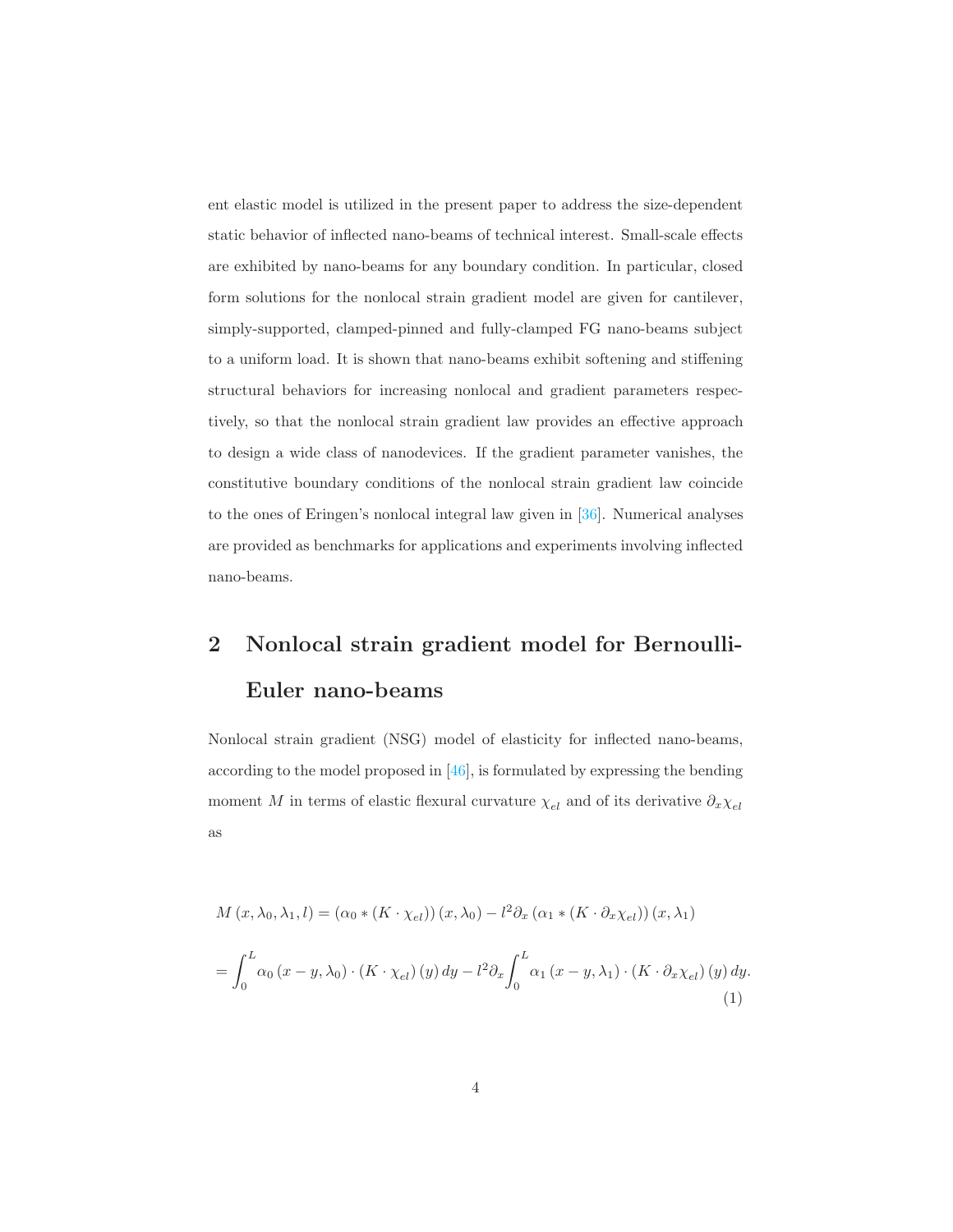We consider a straight beams of length  $L$ , the x-coordinate is taken along the length of the nano-beam with the y-coordinate along the thickness and the z-coordinate along the width of the nano-beam.

The local elastic bending stiffness is  $K = I_E$  where  $I_E = \int_{\Omega} E(y) dA$  is the second moment of the field of Young elastic moduli  $E$  along the  $y$  bending axis. The smoothing kernels  $\alpha_0$  and  $\alpha_1$  depend on two non-dimensional nonlocal parameters  $\lambda_0 > 0$  and  $\lambda_1 > 0$ . The characteristic length  $l \geq 0$  has been introduced to make dimensionally homogeneous the convolutions in Eq. [\(1\)](#page-3-0). Following [\[46\]](#page-28-1) - [\[47\]](#page-28-2), we consider that the nonlocal parameters are coincident, i.e.  $\lambda:=\lambda_0=\lambda_1,$  and the kernels  $\alpha_0$  and  $\alpha_1$  are coincident with the bi-exponential averaging function given by

<span id="page-4-0"></span>
$$
\phi(x,c) = \frac{1}{2c} \exp\left(-\frac{|x|}{c}\right),\tag{2}
$$

being  $c = \lambda L$  the characteristic length of Eringen nonlocal elasticity. The biexponential function fulfils positivity, symmetry, normalisation and impulsivity, Introducing the following fields [\[46\]](#page-28-1)

$$
M_0(x, c) = \int_0^L \phi(x - y, c) \cdot (K \cdot \chi_{el})(y) dy
$$
  

$$
M_1(x, c, l) = l^2 \partial_x \int_0^L \phi(x - y, c) \cdot (K \cdot \partial_x \chi_{el})(y) dy,
$$
 (3)

the nonlocal strain gradient elastic law Eq.  $(1)$  can then be rewritten as

<span id="page-4-1"></span>
$$
M(x, c, l) = M_0(x, c) - \partial_x M_1(x, c, l).
$$
 (4)

Since the bi-exponential averaging kernel Eq. [\(2\)](#page-4-0) is the Green function on the whole real axis of Helmholtz linear differential operator  $\mathcal{L}_c = 1 - c^2 \partial_x^2$ , the differential constitutive relation ensuing the nonlocal strain gradient law Eq.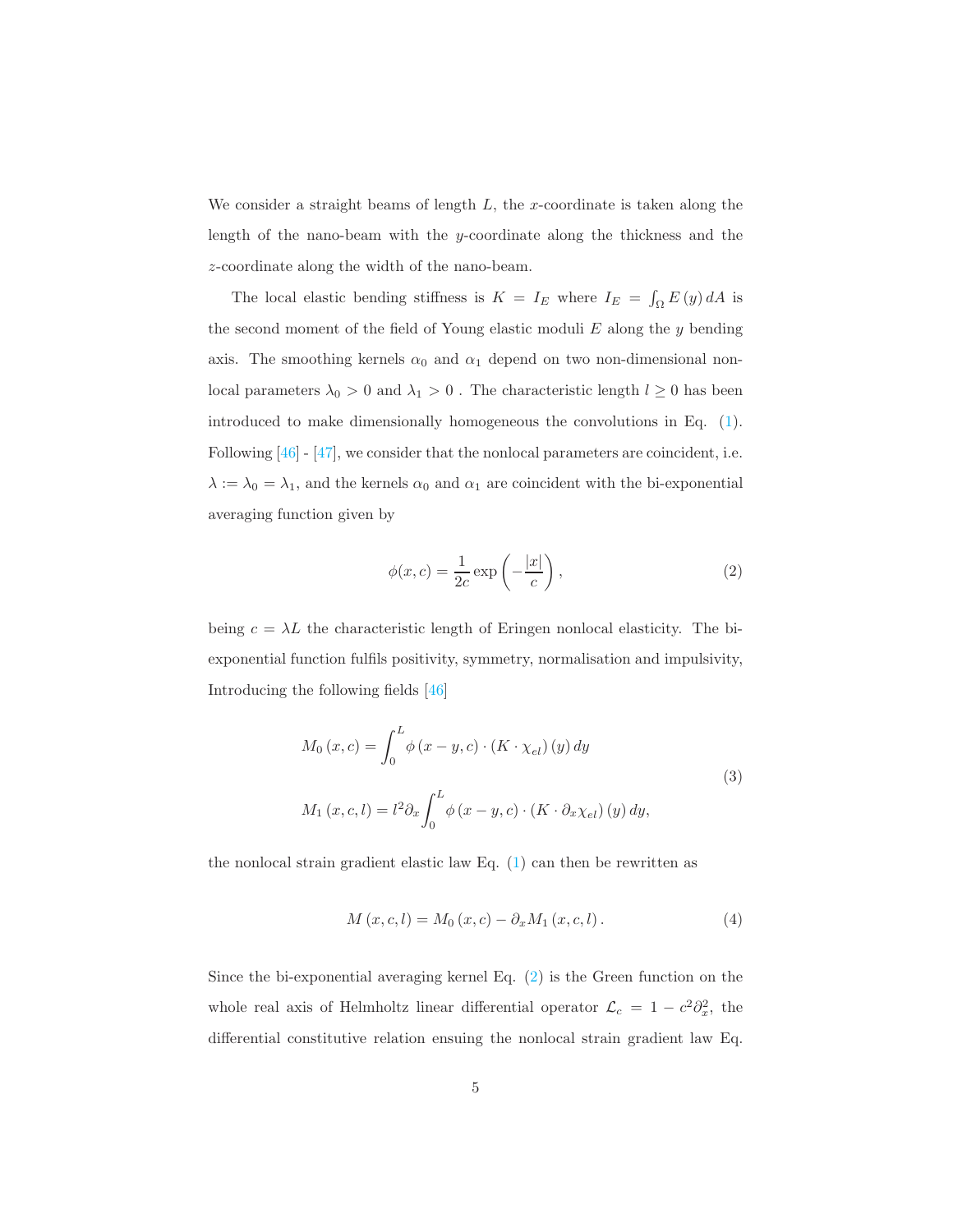[\(4\)](#page-4-1) can be written as

<span id="page-5-0"></span>
$$
(K \cdot \chi_{el})(x) - l^2 \partial_x^2 (K \cdot \chi_{el})(x) = M(x, c, l) - c^2 \partial_x^2 M(x, c, l).
$$
 (5)

It is proved in [\[49\]](#page-28-4) that the nonlocal strain gradient integral relation Eq. [\(4\)](#page-4-1) is not equivalent to the differential law Eq. [\(5\)](#page-5-0) for nano-beams defined on a bounded interval  $[0, L]$ . In fact suitable boundary conditions must be prescribed to ensure the constitutive equivalence according to the following proposition proved for the first time in  $[49]$ . Proposition 1 - Constitutive equivalence property. The nonlocal strain gradient constitutive law Eq. [\(4\)](#page-4-1) equipped with the bi-exponential kernel Eq. [\(2\)](#page-4-0)

$$
M(x, c, l) = M_0(x, c) - \partial_x M_1(x, c, l),
$$
\n(6)

with  $x \in [0, L]$ , is equivalent to the differential relation Eq. [\(5\)](#page-5-0)

<span id="page-5-1"></span>
$$
(K \cdot \chi_{el})(x) - l^2 \partial_x^2 (K \cdot \chi_{el})(x) = M(x, c, l) - c^2 \partial_x^2 M(x, c, l)
$$
 (7)

subject to the following two constitutive boundary conditions (CBC)

<span id="page-5-2"></span>
$$
\begin{cases}\n\partial_x M(0, c, l) = \frac{1}{c} M(0, c, l) + \frac{l^2}{c^2} \partial_x (K \cdot \chi_{el}) (a) \\
\partial_x M(L, c, l) = -\frac{1}{c} M(L, c, l) + \frac{l^2}{c^2} \partial_x (K \cdot \chi_{el}) (L).\n\end{cases}
$$
\n(8)

 $\blacksquare$ 

# 3 Static flexural analysis

To demonstrate the differences in the flexural results of the proposed nonlocal model and the existing models in the literature, a flexural beam problem with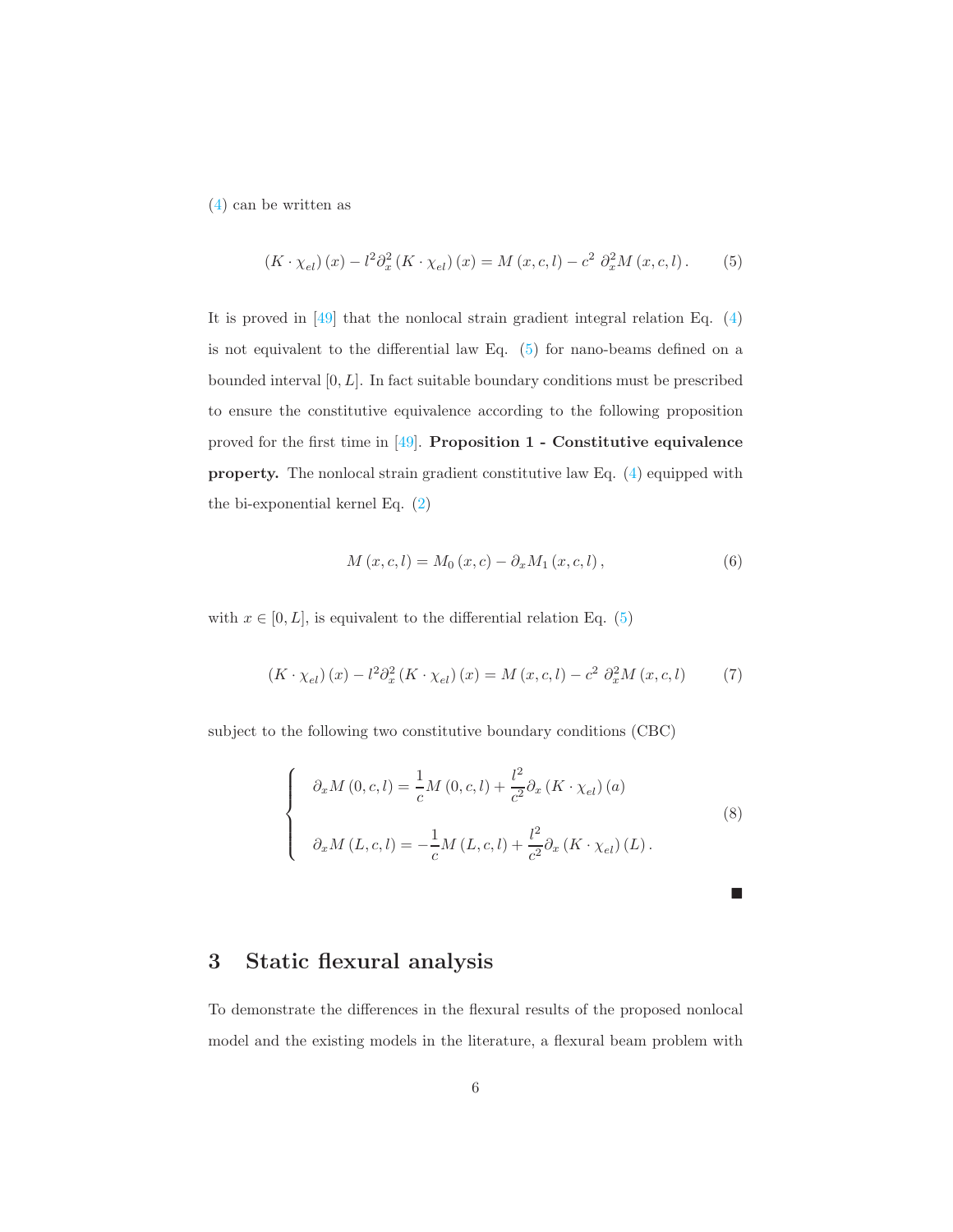the Bernoulli-Euler kinematics is investigated. The well-established differential and classical boundary conditions of static equilibrium may be expressed as

<span id="page-6-0"></span>
$$
\partial_x^2 M(x) = q
$$
  
\n
$$
M(\partial_x \delta v)|_{0,L} = (\partial_x M) \delta v|_{0,L} = 0.
$$
\n(9)

Assuming coincidence of elastic and total flexural curvatures  $\chi_{el} = \chi$  and employing the differential equation of equilibrium in addition to the condition of kinematic compatibility  $\chi = \partial_x^2 v$ , the bending moment introduced in Eq. [\(7\)](#page-5-1) can be expressed as

$$
M(x) = c^2 q + \left(K \cdot \partial_x^2 v\right)(x) - l^2 \partial_x^2 \left(K \cdot \partial_x^2 v\right)(x) \tag{10}
$$

In terms of deflection of nano-beam, the differential governing equation takes the form

<span id="page-6-1"></span>
$$
\partial_x^2 \left( K \cdot \partial_x^2 v \right) (x) - l^2 \partial_x^4 \left( K \cdot \partial_x^2 v \right) (x) = q - c^2 \cdot \partial_x^2 q \tag{11}
$$

equipped with the classical boundary conditions Eq.  $(9)_2$  and the constitutive boundary conditions Eq. [\(8\)](#page-5-2). Employing the proposed nonlocal model, the exact solutions of the flexural analysis are derived for nano-beams with customary boundary conditions and subject to distributed loads. For a uniformly distributed load  $q_0$ , analytical solution of the static equations governing the flexural deflection of the nano-beam, Eq.  $(11)$ , can be expressed by

<span id="page-6-2"></span>
$$
v(x) = \frac{q_0 x^4}{24K} + \Gamma_1 \exp\left(\frac{x}{l}\right) l^4 + \Gamma_2 \exp\left(-\frac{x}{l}\right) l^4 + \Gamma_3 x^3 + \Gamma_4 x^2 + \Gamma_5 x + \Gamma_6 \tag{12}
$$

where  $\Gamma_k$  ( $k = 1, ..., 6$ ) are unknown constants to be determined by suitable boundary conditions including the well-known classical boundary conditions Eq.  $(9)_2$  $(9)_2$  and the constitutive boundary conditions Eq. [\(8\)](#page-5-2). The exact analytical so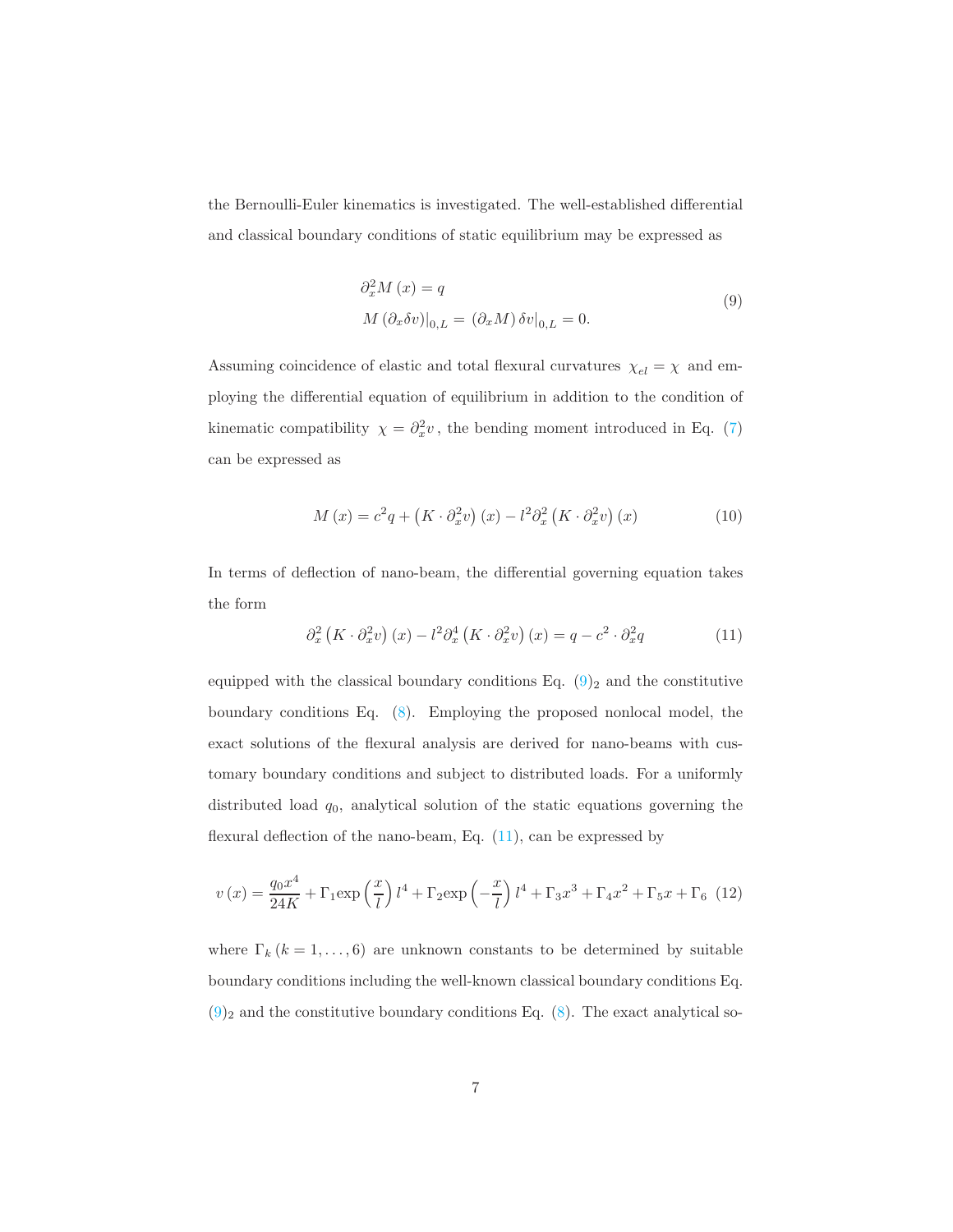lutions for flexure problem of Bernoulli-Euler nano-beams will be also compared with the counterpart results introduced in the literature by prescribing different kind of higher-order constitutive boundary conditions. Assuming coincidence of elastic and total flexural curvatures  $\chi_{el} = \chi$ , the higher-order constitutive boundary conditions adopted in literature may be expressed as either of the following conditions [\[47\]](#page-28-2). The first constitutive boundary conditions, referred to as Kinematic Higher-Order Boundary Conditions (KHOBC), are expressed by the vanishing of the flexural curvature at the end cross-sections

<span id="page-7-0"></span>
$$
\chi|_{x=0,L} = \partial_x^2 v|_{x=0,L} = 0 \tag{13}
$$

The second constitutive boundary conditions, referred to as Static Higher-Order Boundary Conditions (SHOBC), are expressed by the vanishing of the derivative of flexural curvature at the end cross-sections

<span id="page-7-1"></span>
$$
\partial_x \chi|_{x=0,L} = \partial_x^3 v|_{x=0,L} = 0 \tag{14}
$$

Bernoulli-Euler nano-beam with four different sets of boundary conditions including doubly clamped, clamped-simply supported, simply supported and cantilever nano-beams under a uniform load  $q_0$  are examined.

While the set of classical boundary conditions are enforced to the beam ends according to local Bernoulli-Euler beam theory, the constitutive boundary conditions are imposed to corresponding beam ends in the proposed nonlocal model as Eq.  $(8)$  yielding in the deflection v and the higher-order constitutive boundary conditions as Eq.  $(13)$  and  $(14)$  are enforced for the counterpart models resulting in the deflections  $v^{\text{KHOBC}}$  and  $v^{\text{SHOBC}}$ , respectively. Also, the acronyms CC, CF, CS and SS stand for doubly clamped, clamped-free, clampedsimply supported and simply supported boundary conditions, respectively. The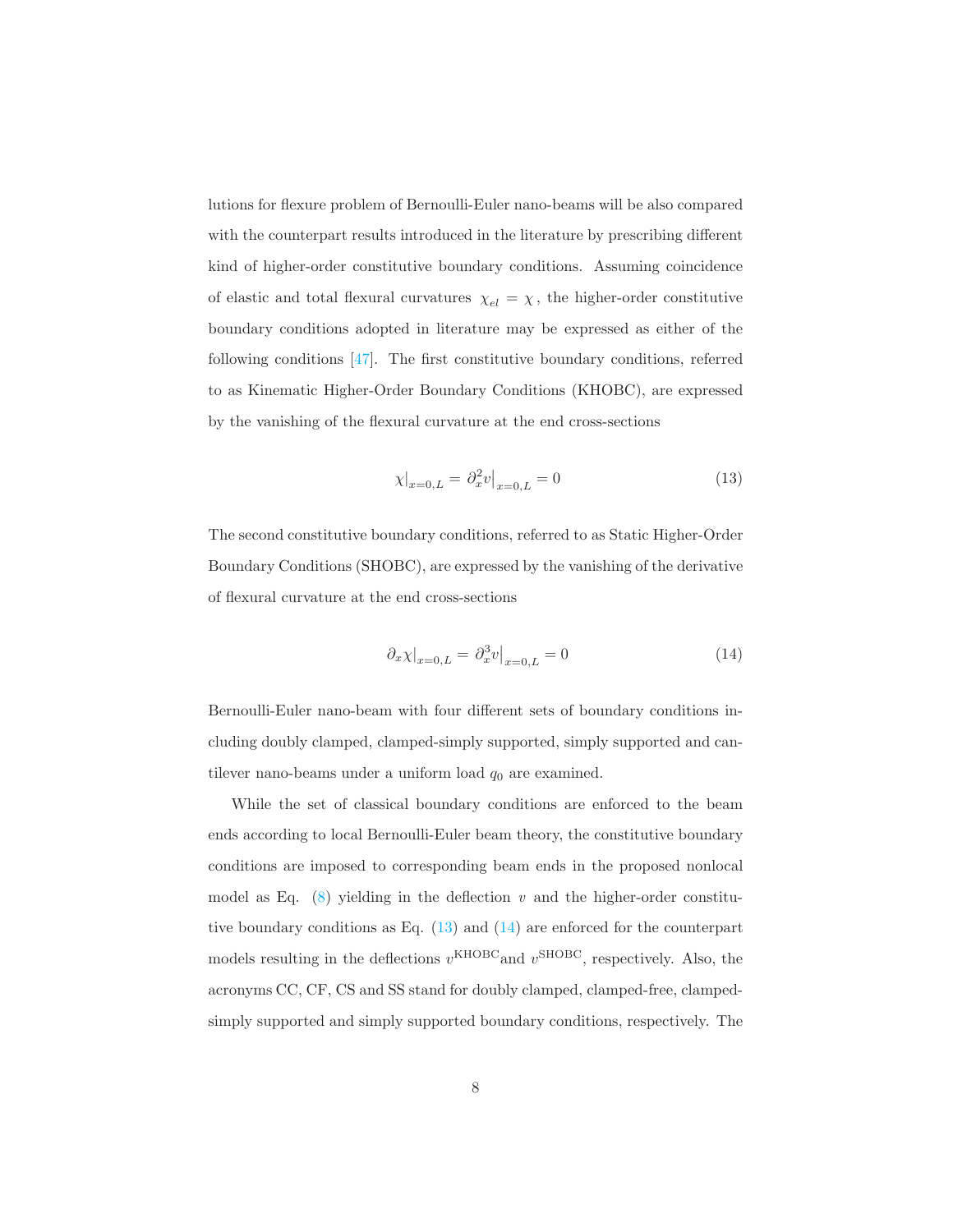following non-dimensional variable  $\zeta$ , the non-dimensional characteristic parameters  $\lambda$  and  $\mu$  as well as the non-dimensional deflection  $\bar{v}$  are also employed for the examples

$$
\zeta = \frac{x}{L}, \qquad \lambda = \frac{c}{L}, \qquad \mu = \frac{l}{L}, \qquad \bar{v} = v \frac{K}{q_0 L^4}
$$
 (15)

#### 3.1 Doubly clamped nano-beam

A doubly clamped nano-beam of length  $L$  under a uniform load  $q_0$  is first considered. The classical boundary conditions for doubly clamped nano-beam are given by,

$$
v(0) = \partial_x v(0) = 0
$$
  

$$
v(L) = \partial_x v(L) = 0
$$
 (16)

Employing the set of classical and higher-order boundary conditions to the flexural deflection of the nano-beam Eq. [\(12\)](#page-6-2), the transverse displacement field  $\bar{v}$  and  $\bar{v}^{\text{KHOBC}}$ ,  $\bar{v}^{\text{SHOBC}}$  according to the nonlocal model and the counterpart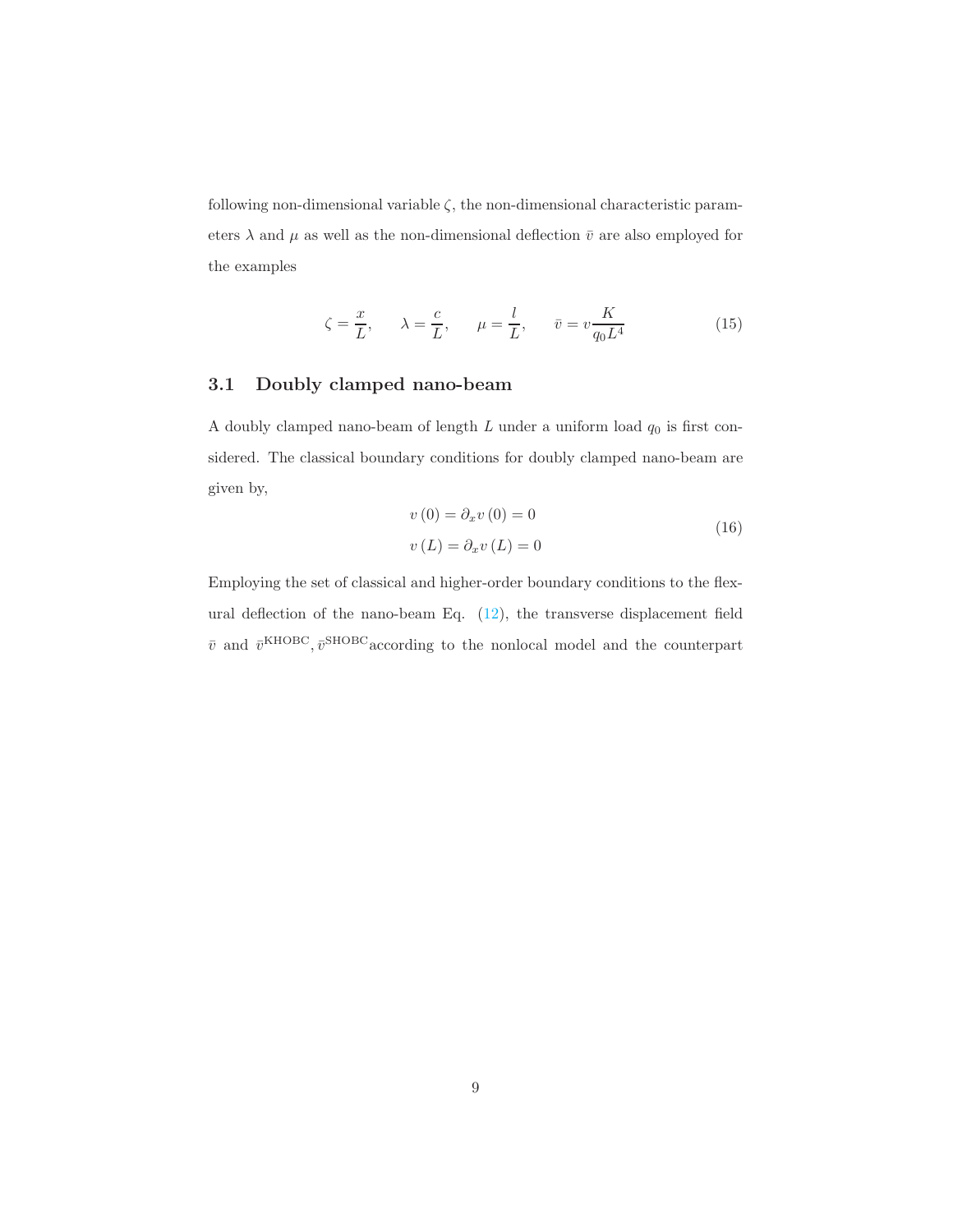theories can be determined as

$$
\bar{v}\left(\zeta\right) = \frac{1}{24} \left( -2\zeta^3 + \zeta^4 - \frac{\zeta^2 \left(-1 + 12\lambda^2 + 24\lambda^3 - 12\mu^2 - 24\lambda\mu^2\right)}{1 + 2\lambda} + \frac{2\zeta \left(\lambda + 6\lambda^2 + 12\lambda^3 - 6\mu^2 - 12\lambda\mu^2\right)}{1 + 2\lambda} \right)
$$

$$
-2 \frac{\left(e^{\frac{1-\zeta}{\mu}} + e^{\zeta/\mu} - \left(1 + e^{1/\mu}\right)\right)\mu \left(-6\lambda^2 - 12\lambda^3 + 6\mu^2 + \lambda \left(-1 + 12\mu^2\right)\right)}{\left(-1 + e^{1/\mu}\right)\left(1 + 2\lambda\right)}
$$

<span id="page-9-0"></span>
$$
\bar{v}^{\text{KHOBC}}(\zeta) = \frac{e^{-\frac{\zeta}{\mu}}}{24(-1-2\mu+e^{1/\mu}(-1+2\mu))} \left(2\left(e^{1/\mu}+e^{2\zeta/\mu}\right)\mu^2 - e^{\zeta/\mu}\left(\zeta^2+2\zeta\mu+2\mu^2\right)\right)
$$

$$
-\left(2\zeta^3-\zeta^4\right)\left(1+2\mu\right) - e^{\frac{1+\zeta}{\mu}}\left(\zeta^2+\left(\zeta^4-2\zeta^3\right)\left(1-2\mu\right)-2\zeta\mu+2\mu^2\right)\right)
$$

$$
\bar{v}^{\text{SHOBC}}(\zeta) = \frac{e^{-\frac{\zeta}{\mu}}}{24(-1+e^{1/\mu})}\left(-12\mu^3\left(e^{1/\mu}+e^{2\zeta/\mu}\right)-e^{\zeta/\mu}\left(-2\zeta^3+\zeta^4-12\zeta\mu^2-12\mu^3\right)\right)
$$

$$
+\zeta^2\left(1+12\mu^2\right)\right) + e^{\frac{1+\zeta}{\mu}}\left(-2\zeta^3+\zeta^4-12\zeta\mu^2+12\mu^3+\zeta^2\left(1+12\mu^2\right)\right)\right)
$$
(17)

The maximum deflection of the doubly clamped nano-beam is attained at the mid-span as

$$
\bar{v}_{\text{max}} = \frac{\left(1+10\lambda+48\lambda^2+96\lambda^3-48(1+2\lambda)\mu^2-32\mu\tanh\left(\frac{1}{4\mu}\right)\left(\lambda(1+6\lambda(1+2\lambda))-6(1+2\lambda)\mu^2\right)\right)}{384(1+2\lambda)}
$$
\n
$$
\bar{v}_{\text{max}}^{\text{KHOBC}} = \frac{-1+64e^{\frac{1}{2\mu}}\mu^2-2\mu(5+16\mu)+e^{1/\mu}(-1+2(5-16\mu)\mu)}{384\left(-1-2\mu+e^{1/\mu}(-1+2\mu)\right)}
$$
\n
$$
\bar{v}_{\text{max}}^{\text{SHOBC}} = \frac{1}{384} - \frac{\mu^2}{8} + \frac{1}{2}\mu^3 \tanh\left(\frac{1}{4\mu}\right)
$$
\n(18)

It is apparent from Eq. [\(17\)](#page-9-0) that the non-dimensional transverse displacements  $\bar{v}^{\text{KHOBC}}$  and  $\bar{v}^{\text{SHOBC}}$  are independent of non-dimensional characteristic parameter $\lambda.$ 

#### 3.2 Nano-cantilever

A nano-cantilever with length L subject to a uniform  $\text{load}_{q_0}$ can be dealt with in a similar way. The classical boundary conditions for clamped-simply supported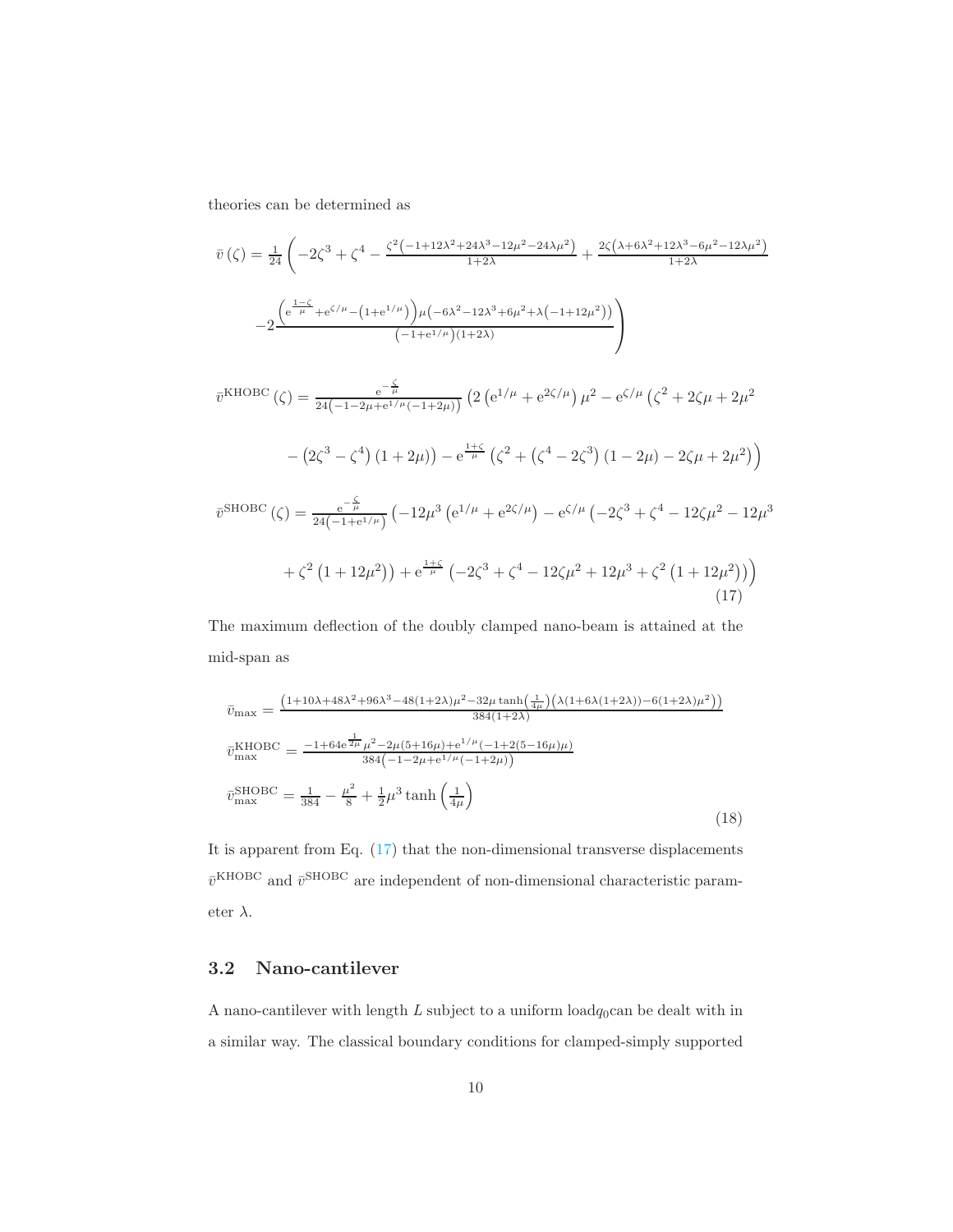nano-beam are written as

$$
v(0) = \partial_x v(0) = 0
$$
  

$$
M_{\lambda}(L) = \partial_x M_{\lambda}(L) = 0
$$
 (19)

Utilizing the set of classical and higher-order boundary conditions in the flexural deflection of the nano-beam Eq.  $(12)$ , the transverse displacement field  $\bar{v}$ and  $\bar{v}^{\text{KHOBC}}, \bar{v}^{\text{SHOBC}}$  in accordance with the nonlocal model and the counterpart theories can be determined as,

$$
\bar{v}(\zeta) = \frac{1}{24} \left( -4\zeta^3 + \zeta^4 + 12\zeta \left( \lambda + 2\lambda^2 - 2\mu^2 \right) + 6\zeta^2 \left( 1 - 2\lambda^2 + 2\mu^2 \right) \right.\n- \frac{12\mu(-\lambda - 2\lambda^2 + 2\mu^2)}{-1 + e^{2/\mu}} \left( e^{\frac{2-\zeta}{\mu}} + e^{\zeta/\mu} - e^{2/\mu} - 1 \right) \right)\n\bar{v}^{\text{KHOBC}}(\zeta) = \frac{1}{24} \left( -4\zeta^3 + \zeta^4 + 6\left(\zeta^2 + 2\mu^2\right) \left( 1 - 2\lambda^2 + 2\mu^2 \right) - \frac{12e^{\frac{\zeta}{\mu}}\mu^2 \left( -1 - 2\left(-1 + e^{1/\mu}\right)\left(\lambda^2 - \mu^2\right) \right)}{-1 + e^{2/\mu}} \right.\n- \frac{12\zeta\mu\left( 1 + e^{2/\mu} - 2\left(-1 + e^{1/\mu}\right)^2 \left(\lambda^2 - \mu^2\right) \right)}{-1 + e^{2/\mu}} - \frac{12e^{\frac{1-\zeta}{\mu}}\mu^2 \left( 2\left(\lambda^2 - \mu^2\right) + e^{1/\mu} \left(1 - 2\lambda^2 + 2\mu^2\right) \right)}{-1 + e^{2/\mu}} \right)\n\bar{v}^{\text{SHOBC}}(\zeta) = \frac{e^{-\frac{\zeta}{\mu}}}{24\left(-1 + e^{2/\mu}\right)} \left( -24\mu^3 \left( e^{2/\mu} + e^{\frac{2\zeta}{\mu}} \right) + e^{\zeta/\mu} \left( 4\zeta^3 - \zeta^4 + 24\zeta\mu^2 + 24\mu^3 + 6\zeta^2 \left( -1 \right) \right) \right)\n+ 2\lambda^2 - 2\mu^2) + e^{\frac{2+\zeta}{\mu}} \left( -4\zeta^3 + \zeta^4 - 24\zeta\mu^2 + 24\mu^3 + \zeta^2 \left( 6 - 12\lambda^2 + 12\mu^2 \right) \right)
$$
\n(20)

which depends on both non-dimensional characteristic parameters $\lambda$ and  $\mu$ . Also, the maximum deflection of the nano-beam is attained at the tip as,

$$
\bar{v}_{\text{max}} = \frac{\mu(\lambda + 2\lambda^2 - 2\mu^2)}{1 + e^{\frac{1}{\mu}}} + \frac{1}{8} \left( (1 + 2\lambda)^2 - 4\lambda (1 + 2\lambda) \mu - 4\mu^2 + 8\mu^3 \right)
$$
  
\n
$$
\bar{v}_{\text{max}}^{\text{KHOBC}} = -\frac{1}{8} \left( -2\mu + \coth\left(\frac{1}{2\mu}\right) \right) \left( \left( -1 + 4\lambda^2 - 4\mu^2 \right) \tanh\left(\frac{1}{2\mu}\right) + 2\mu \right)
$$
  
\n
$$
\bar{v}_{\text{max}}^{\text{SHOBC}} = \frac{1}{8} \left( 1 - 4\lambda^2 - 4\mu^2 + 8\mu^3 \tanh\left(\frac{1}{2\mu}\right) \right)
$$
\n(21)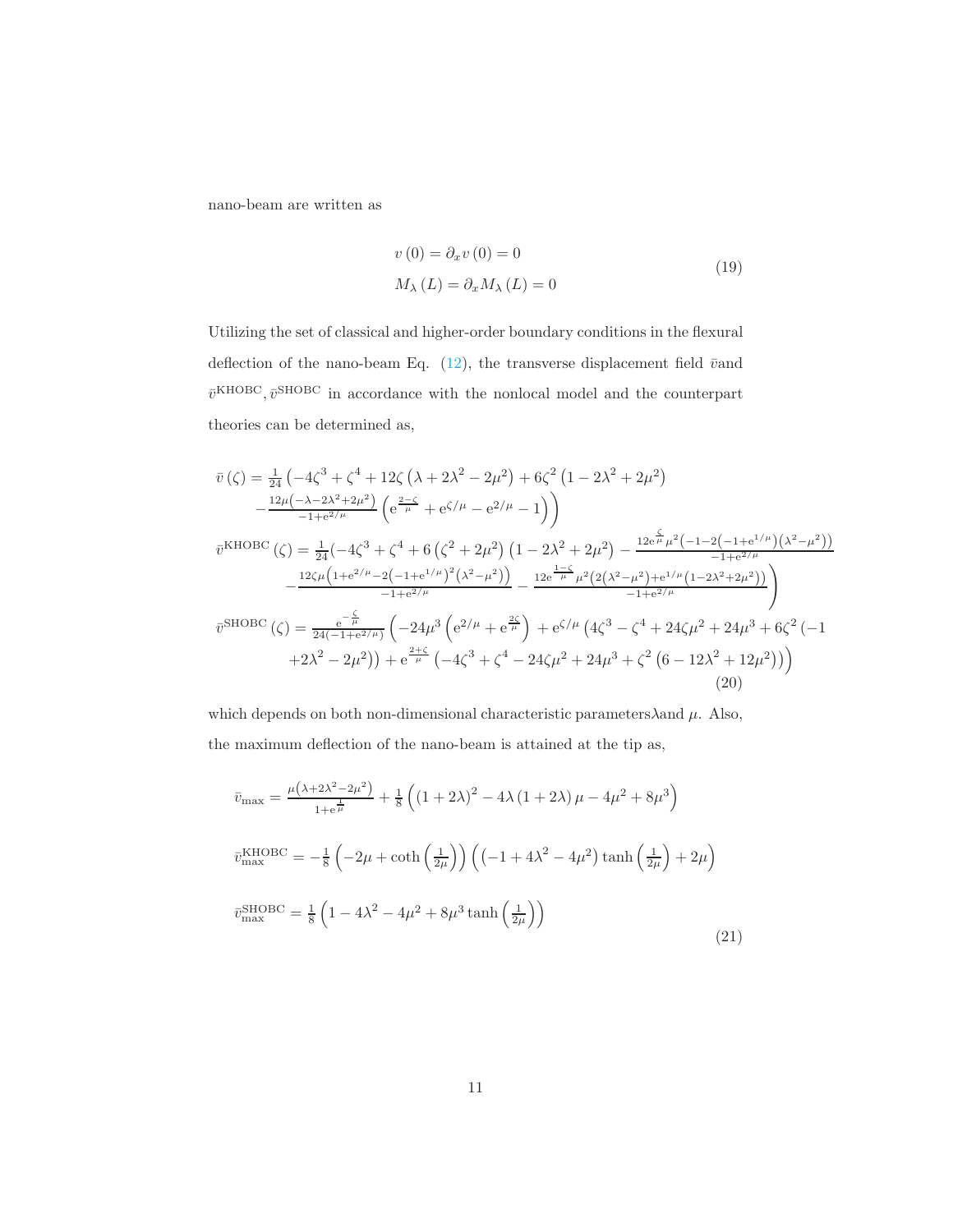#### 3.3 Clamped-simply supported nano-beam

To examine a clamped-simply supported nano-beam with length  $L$  subject to a uniform load  $q_0$ , the classical boundary conditions are considered as

$$
v(0) = \partial_x v(0) = 0
$$
  
\n
$$
v(L) = M_{\lambda}(L) = 0.
$$
\n(22)

As a result of imposing the set of classical and higher-order boundary conditions to the flexural deflection of the nano-beam Eq.  $(12)$ , the transverse displacement field  $\bar{v}$  and  $\bar{v}^{\text{KHOBC}}$ ,  $\bar{v}^{\text{SHOBC}}$  consistent with the nonlocal model and the counterpart theories can be determined as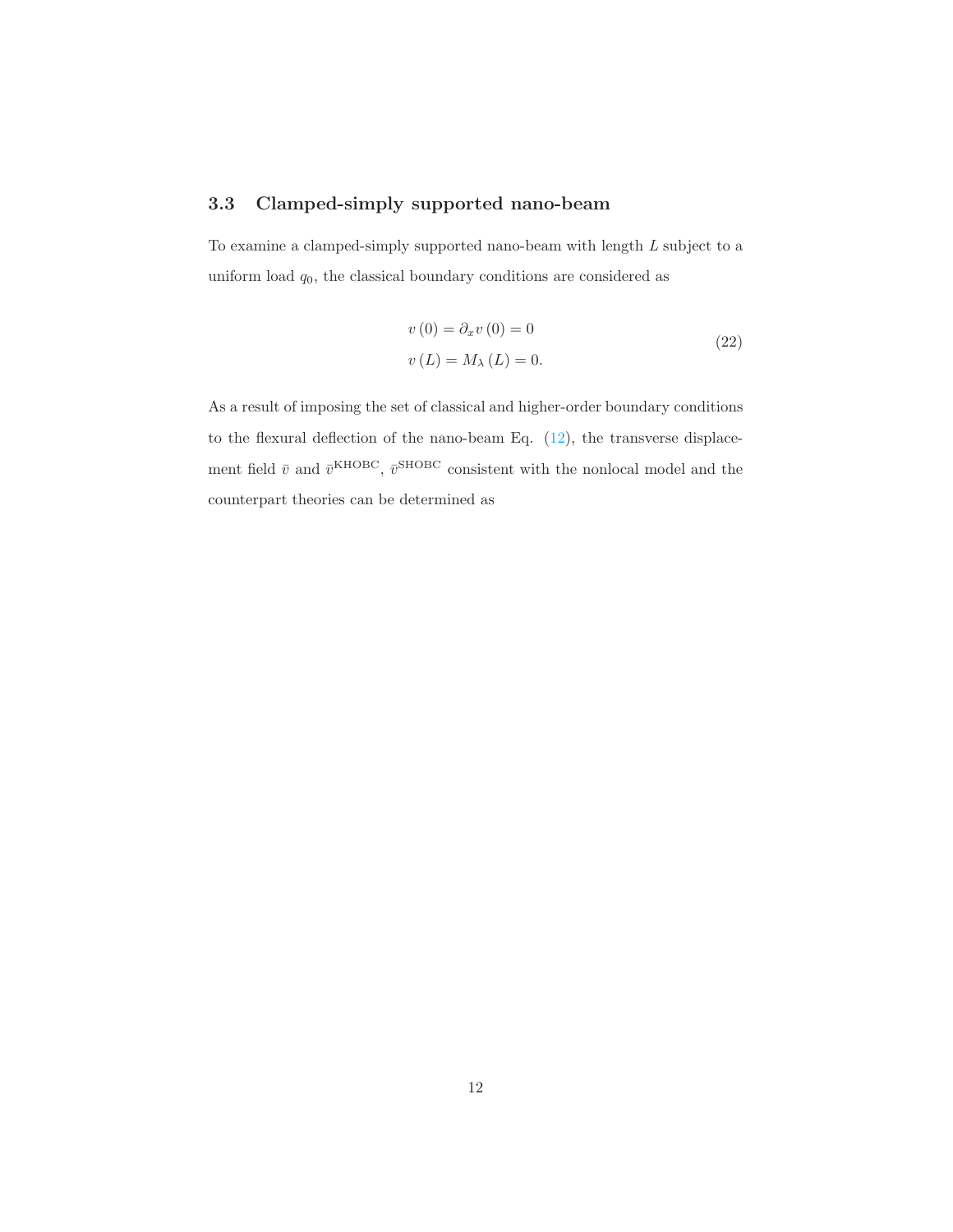$$
\bar{v}(\zeta) = \frac{e^{i\mu}}{24(-1+e^{i\mu})(1+3\lambda(1+\mu)-3\mu^2(1+2\mu)+\lambda^2(3+6\mu)+e^{i\mu}(1+3\lambda(1+\lambda)-3\lambda(1+2\lambda)\mu-3\mu^2+6\mu^3))}
$$
\n
$$
(6\lambda(1+2\lambda)\left(-(-2+\zeta)\zeta^3+3\lambda+6(1+2(-1+\zeta)\zeta)\lambda^2\right)\mu
$$
\n
$$
-6(3+4\zeta^3-2\zeta^4+12(1+(-1+\zeta)\zeta)\lambda+24(1+2(-1+\zeta)\zeta)\lambda^2)\mu^3
$$
\n
$$
+72(1+2(-1+\zeta)\zeta)\mu^5-6\mu\cosh\left(\frac{1}{\mu}\right)(-\lambda(1+2\lambda)
$$
\n
$$
(1-2\zeta^3+\zeta^4+3\lambda+6(1-2(-1+\zeta)\zeta)\lambda^2)
$$
\n
$$
+(5+2(-2+\zeta)\zeta^3+12\lambda-12(-1+\zeta)\zeta\lambda+24(1-2(-1+\zeta)\zeta)\lambda^2)\mu^2
$$
\n
$$
+12(-1+2(-1+\zeta)\zeta)\mu^4)-6\mu\cosh\left(\frac{1-\zeta}{\mu}\right)(\lambda(1+2\lambda)
$$
\n
$$
(1+3\lambda+6\lambda^2)-(5+12\lambda(1+2\lambda))\mu^2+12\mu^4)+\zeta^2(-3+(5-2\zeta)\zeta)\sinh\left(\frac{1}{\mu}\right)
$$
\n
$$
-6\sinh\left(\frac{1}{\mu}\right)((-1+\zeta)\zeta\lambda(-1-5\lambda+(1+\lambda)((-1+\zeta)\zeta-12\lambda^2))
$$
\n
$$
+\mu^2(-(-1+\zeta)\zeta(-5+(-1+\zeta)\zeta)+12(-1+\zeta)\zeta\lambda+24(-1+\zeta)\zeta\lambda^2
$$
\n
$$
+12\lambda^3+24\lambda^4)-12((-1+\zeta)\zeta+\lambda+4\lambda^2)\mu^4+24\mu^6)
$$
\n
$$
+18\mu(-\lambda^2+\mu^2)\cosh\left(\frac{\zeta}{\mu}\right)((1+2\lambda)^2
$$

$$
\bar{v}^{\text{KHOBC}}(\zeta) = \frac{e^{1/\mu}}{24(-1-3\mu(1+\mu)+e^{2/\mu}(1+3(-1+\mu)\mu))}
$$
\n
$$
(-24(-1+\zeta)(\lambda^2-\mu^2)\mu((-2+\zeta)\zeta+6\mu^2)
$$
\n
$$
-6\zeta\mu\cosh\left(\frac{1}{\mu}\right)(1+4\lambda^2+\zeta^2(-2+\zeta-4\lambda^2)+4(-1+\zeta^2-6\lambda^2)\mu^2+24\mu^4)
$$
\n
$$
+\sinh\left(\frac{1}{\mu}\right)\left((-1+\zeta)\zeta^2(-3+2\zeta-12\lambda^2)+6\left((-1+\zeta^2)^2+4(1-3\zeta^2)\lambda^2\right)\mu^2
$$
\n
$$
+24(-1+3\zeta^2-6\lambda^2)\mu^4+144\mu^6\right)+6\mu^2\cosh\left(\frac{\zeta}{\mu}\right)(24\mu(-\lambda^2+\mu^2)
$$
\n
$$
+(-1+4\mu^2-24\mu^4+4\lambda^2(-1+6\mu^2))\sinh\left(\frac{1}{\mu}\right)+6\mu^2\left(8(\lambda^2-\mu^2)(1+3\mu^2)\right)
$$
\n
$$
+(1+4\lambda^2-4(1+6\lambda^2)\mu^2+24\mu^4)\cosh\left(\frac{1}{\mu}\right)\sinh\left(\frac{\zeta}{\mu}\right)
$$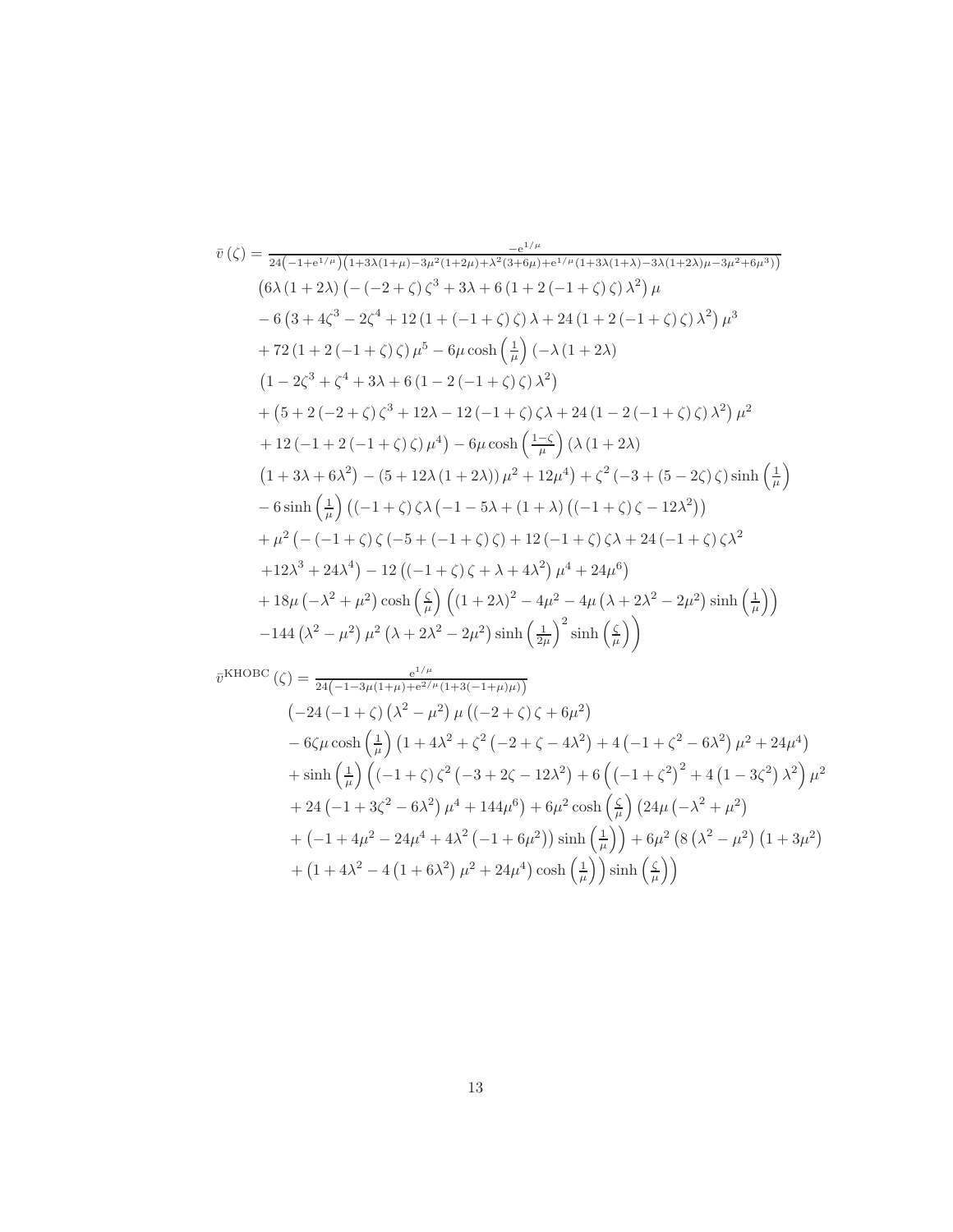$$
\bar{v}^{\text{SHOBC}}(\zeta) = \frac{e^{-\frac{\zeta}{\mu}}}{48(-1+e^{1/\mu})(1-3\mu^2-6\mu^3+e^{1/\mu}(1-3\mu^2+6\mu^3))}
$$
\n
$$
\left(-18e^{\frac{1+2\zeta}{\mu}}\mu^3(1-4\lambda^2-4\mu^2+8\mu^3)+18e^{\frac{1}{\mu}}\mu^3(-1+4\lambda^2+4\mu^2+8\mu^3)-6e^{2/\mu}\mu^3(5+12\lambda^2-12\mu^2+24\mu^3)+6e^{\frac{2\zeta}{\mu}}\mu^3(-5-12\lambda^2+12\mu^2+24\mu^3)-12e^{\frac{1+\zeta}{\mu}}\mu^3(-4\zeta^3+2\zeta^4-24\zeta\mu^2-24\zeta^2(\lambda^2-\mu^2)+3(-1+4\lambda^2+4\mu^2))\right\} + e^{\frac{2+\zeta}{\mu}}(2\zeta^4(1-3\mu^2+6\mu^3)-(\zeta^3+6\zeta\mu^2+6\mu^3)(5+12\lambda^2-12\mu^2+24\mu^3)+3\zeta^2(1+8\mu^2-24\mu^4+48\mu^5+\lambda^2(4+24\mu^2-48\mu^3)))\right\} + e^{\zeta/\mu}((\zeta^3+6\mu^3+6\zeta\mu^2)(5+12\lambda^2-12\mu^2-24\mu^3)+2\zeta^4(-1+3\mu^2+6\mu^3)+3\zeta^2(1+8\mu^2-24\mu^4-48\mu^5+4\lambda^2(1+6\mu^2+12\mu^3))))
$$
\n(23)

which also depends on both non-dimensional characteristic parameters  $\lambda$  and  $\mu.$ The deflection of the nano-beam at the mid-span will be employed for the next figures

$$
\tilde{v} = \frac{1}{384 \left(1+e^{\frac{1}{2\mu}}\right)}
$$
\n
$$
\frac{1}{(1+3\lambda(1+\mu)-3(\mu^2-\lambda^2)(1+2\mu)+e^{1/\mu}(1+3\lambda(1+\lambda)-3\lambda(1+2\lambda)\mu-3\mu^2+6\mu^3))}
$$
\n
$$
\left(2+e^{\frac{1}{2\mu}}\left(2+3\left(\lambda\left(5+3\lambda\left(7+16\lambda\left(1+\lambda\right)\right)\right)-3\lambda\left(1+2\lambda\right)\left(1+16\lambda\left(1+\lambda\right)\right)\mu\right)\right.\right.\left.\left.\left.-3\left(7+16\lambda\left(1+2\lambda\right)\left(1+4\lambda^2\right)\right)\mu^2+6\left(9+8\lambda\left(3+4\lambda\right)\right)\mu^3\right.\right.\right.\left.\left.\left.\left.+48\left(1+4\lambda\left(1+4\lambda\right)\right)\mu^4-96\mu^5-384\mu^6\right)\right)\right.\right.\left.\left.\left.\left.+e^{1/\mu}\left(2+3\left(\lambda\left(5+3\lambda\left(7+16\lambda\left(1+\lambda\right)\right)\right)+3\lambda\left(1+2\lambda\right)\left(1+16\lambda\left(1+\lambda\right)\right)\mu\right.\right.\right.\right.\left.\left.\left.\left.\left.-3\left(7+16\lambda\left(1+2\lambda\right)\left(1+4\lambda^2\right)\right)\mu^2-6\left(9+8\lambda\left(3+4\lambda\right)\right)\mu^3\right.\right.\right.\right.\left.\left.\left.\left.\left.\left.-48\left(1+4\lambda\left(1+4\lambda\right)\right)\mu^4+96\mu^5-384\mu^6\right)\right)\right.\right.\right.\left.\left.\left.\left.\left.-8\mu^3\mu^2\right(2+3\left(\lambda\left(5+3\lambda\left(7+16\lambda\left(1+\lambda\right)\right)\right)-\lambda\left(1+2\lambda\right)\left(13+48\lambda\left(1+3\lambda\right)\right)\mu\right.\right.\right.\right.\left.\left.\left.\left.\left.-48\left(-1+16\lambda\left(-1+2\lambda\right)\left(1+2\lambda\right)^2\right)\mu^2-2\left(37+2
$$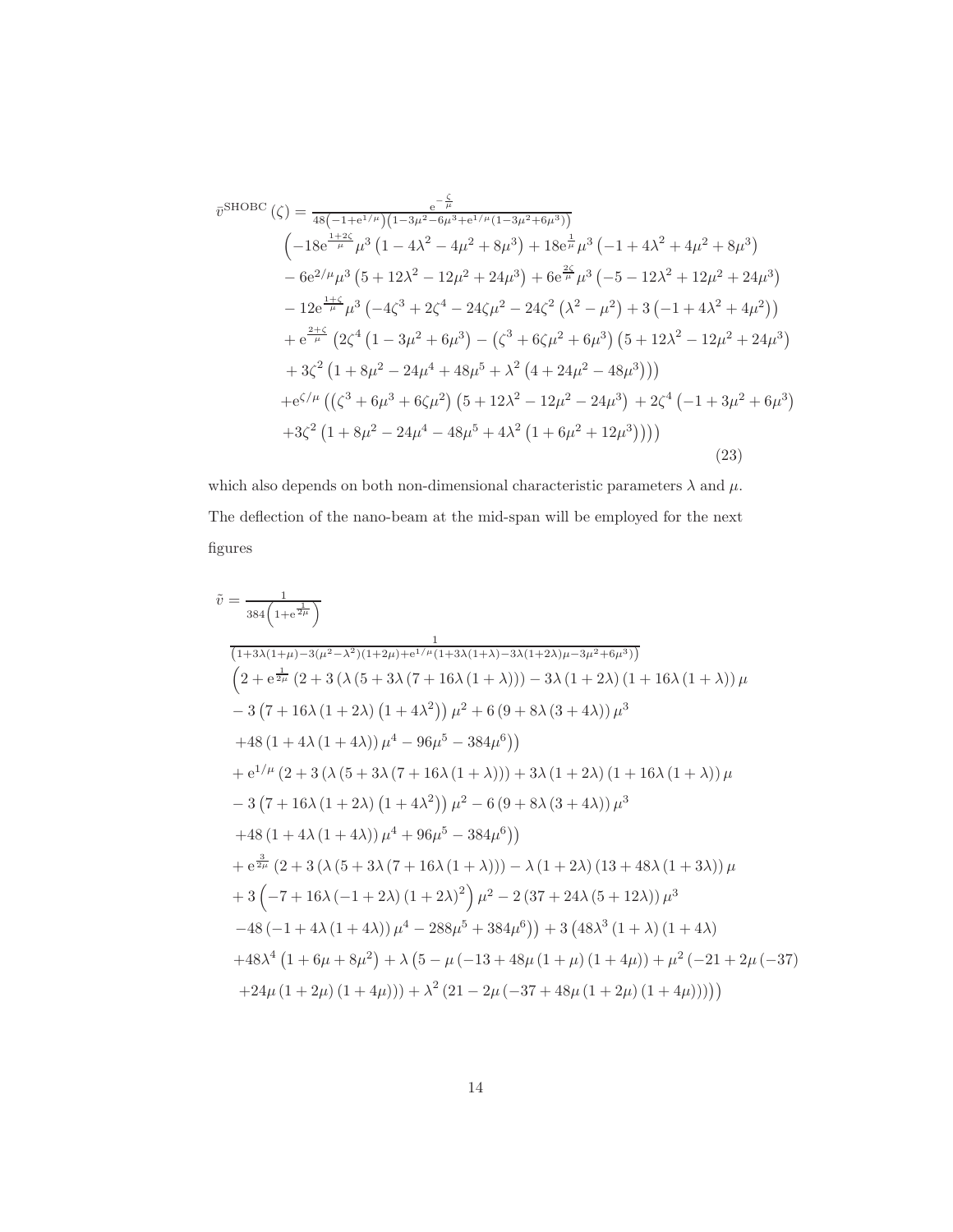$$
\tilde{v}^{\text{KHOBC}} = \frac{e^{1/\mu}}{192(-1-3\mu(1+\mu)+e^{2/\mu}(1+3(-1+\mu)\mu))}
$$
\n
$$
\left(72\left(\lambda^2 - \mu^2\right)\mu\left(-1 + 8\mu^2\right) - 1152\mu^3\left(\lambda^2 - \mu^2\right)\cosh\left(\frac{1}{2\mu}\right)\right.
$$
\n
$$
-3\mu\left(5 + 24\lambda^2 - 24\left(1 + 8\lambda^2\right)\mu^2 + 192\mu^4\right)\cosh\left(\frac{1}{\mu}\right)
$$
\n
$$
-48\mu^2\left(1 + 4\mu^2 + 48\mu^4 - 4\lambda^2\left(1 + 12\mu^2\right)\right)\sinh\left(\frac{1}{2\mu}\right)
$$
\n
$$
+ \left(2 + 27\mu^2 + 12\left(-4\mu^4 + 96\mu^6 + \lambda^2\left(1 + 4\mu^2 - 96\mu^4\right)\right)\right)\sinh\left(\frac{1}{\mu}\right)
$$
\n
$$
\tilde{v}^{\text{SHOBC}} = \frac{1}{384}\left(5 + 48\lambda^2 - 48\mu^2 + 192\mu^3 - \frac{384\mu^3}{1 + e^{2\mu}} - \frac{3 + 36\lambda^2}{1 - 3\mu^2 + 6\mu^3}
$$
\n
$$
- \frac{36(1 + 12\lambda^2)\mu^3}{1 - 6\mu^2 + 9\mu^4 - 36\mu^6 + e^{1/\mu}(1 - 3\mu^2 + 6\mu^3)^2}
$$
\n
$$
(24)
$$

#### 3.4 Simply supported nano-beam

Finally, a simply supported nano-beam with length L subject to a uniform load  $\mathfrak q_0$  is examined where the classical boundary conditions are considered as

$$
v(0) = M_{\lambda}(0) = 0
$$
  

$$
v(L) = M_{\lambda}(L) = 0
$$
 (25)

In consequence of imposing the set of classical and higher-order boundary conditions to the flexural deflection of the nano-beam Eq.  $(12)$ , the transverse displacement field  $\bar{v}$  and  $\bar{v}^{\text{KHOBC}}$ ,  $\bar{v}^{\text{SHOBC}}$  consistent with the nonlocal model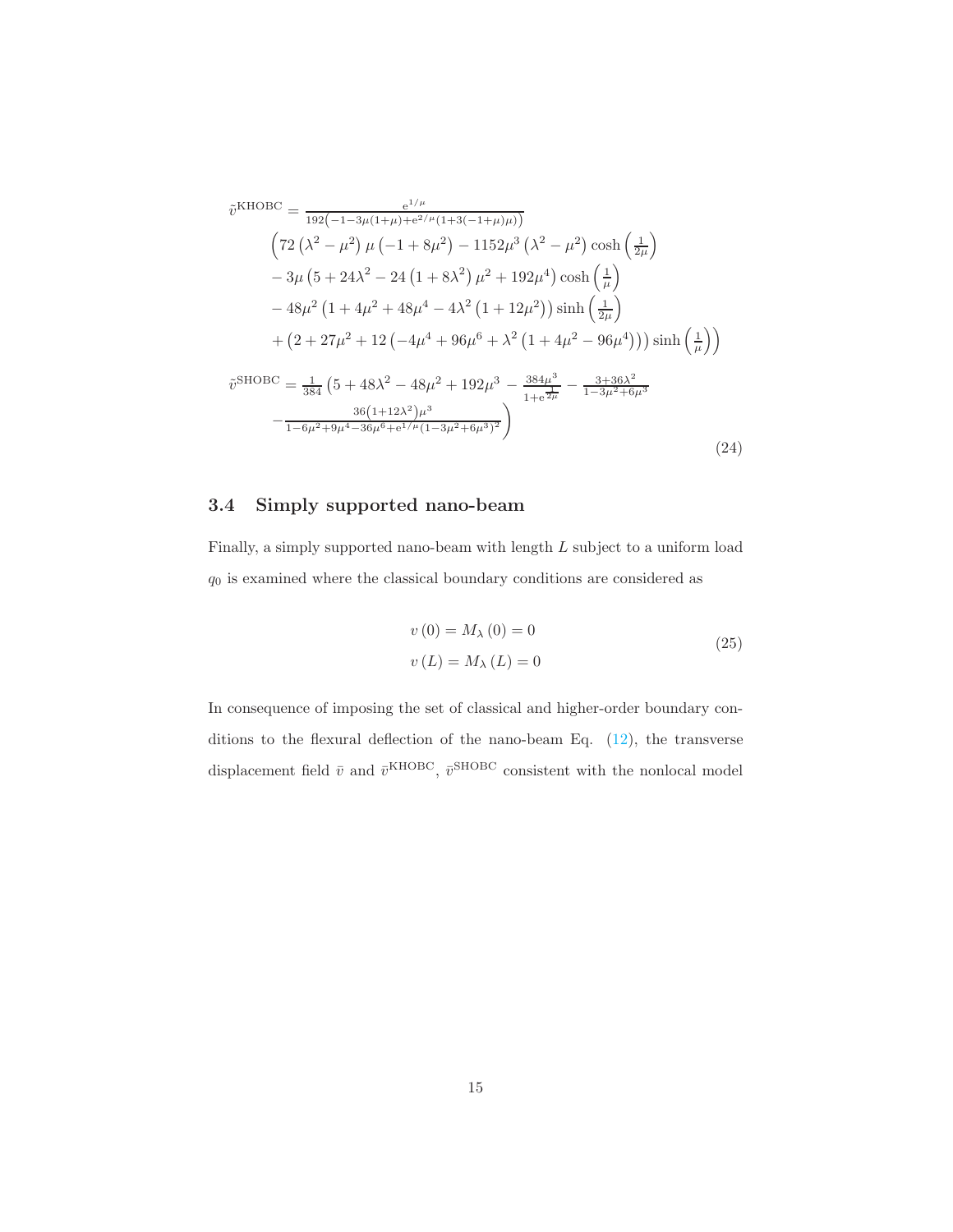and the counterpart theories can be determined as

$$
\bar{v}(\zeta) = \frac{e^{-\frac{\zeta}{\mu}}}{24(-1+e^{1/\mu})} \left( -12\left(e^{\frac{1}{\mu}} + e^{\frac{2\zeta}{\mu}}\right)\mu(-\lambda^2 + \mu^2) \right.\n- e^{\zeta/\mu} \left( -2\zeta^3 + \zeta^4 + \zeta \left(1 + 12\lambda^2 - 12\mu^2\right) - 12\left(\zeta^2 - \mu\right)\left(\lambda^2 - \mu^2\right)\right) \n+ e^{\frac{1+\zeta}{\mu}} \left( -2\zeta^3 + \zeta^4 + \zeta \left(1 + 12\lambda^2 - 12\mu^2\right) - 12\left(\zeta^2 + \mu\right)\left(\lambda^2 - \mu^2\right)\right) \n\bar{v}^{\text{KHOBC}}(\zeta) = \frac{1}{24} \left( -2\zeta^3 + \zeta^4 + \zeta \left(1 + 12\lambda^2 - 12\mu^2\right) - 12\zeta^2 \left(\lambda^2 - \mu^2\right) \right. \n+ \frac{24e^{-\zeta/\mu} \left( -1 + e^{\zeta/\mu} \right) \left( -e^{1/\mu} + e^{\zeta/\mu} \right) \mu^2 \left(\lambda^2 - \mu^2\right)}{1 + e^{1/\mu}} \n\bar{v}^{\text{SHOBC}}(\zeta) = \frac{1}{24\left( -1 + e^{1/\mu} \right)} e^{-\frac{\zeta}{\mu}} \left( -12e^{1/\mu}\mu^3 - 12e^{2\zeta/\mu}\mu^3 \right. \n- e^{\zeta/\mu} \left( -2\zeta^3 + \zeta^4 - 12\mu^3 + \zeta \left(1 + 12\lambda^2 - 12\mu^2\right) - 12\zeta^2 \left(\lambda^2 - \mu^2\right)\right) \n+ e^{\frac{1+\zeta}{\mu}} \left( -2\zeta^3 + \zeta^4 + 12\mu^3 + \zeta \left(1 + 12\lambda^2 - 12\mu^2\right) - 12\zeta^2 \left(\lambda^2 - \mu^2\right)\right) \tag{26}
$$

which again depends on both non-dimensional characteristic parameters  $\lambda$  and  $\mu$ . The maximum deflection of the nano-beam is also achieved at the mid-span as

$$
\bar{v}_{\text{max}} = \frac{1}{384} \left( 5 + 48\lambda^2 - 48\mu^2 + 192\mu \left( -\lambda^2 + \mu^2 \right) \tanh\left( \frac{1}{4\mu} \right) \right)
$$
  
\n
$$
\bar{v}_{\text{max}}^{\text{KHOBC}} = \frac{1}{384} \left( 5 + 48\lambda^2 - 48\mu^2 + 384 \left( \lambda^2 - \mu^2 \right) \mu^2 \left( -1 + \text{sech}\left( \frac{1}{2\mu} \right) \right) \right)
$$
  
\n
$$
\bar{v}_{\text{max}}^{\text{SHOBC}} = \frac{1}{384} \left( 5 + 48\lambda^2 - 48\mu^2 + 192\mu^3 \tanh\left( \frac{1}{4\mu} \right) \right)
$$
\n(27)

# 4 Results and discussion

The proposed nonlocal model and counterpart nonlocal models are furthermore adapted in order to get the numerical assessment of flexural deflection for Bernoulli-Euler nano-beams. In order to examine the effects of the characteristic parameters  $\lambda$  and  $\mu$  on flexural response of nano-beams, numerical illustrations regarding a Bernoulli-Euler nano-beam are also presented and dis-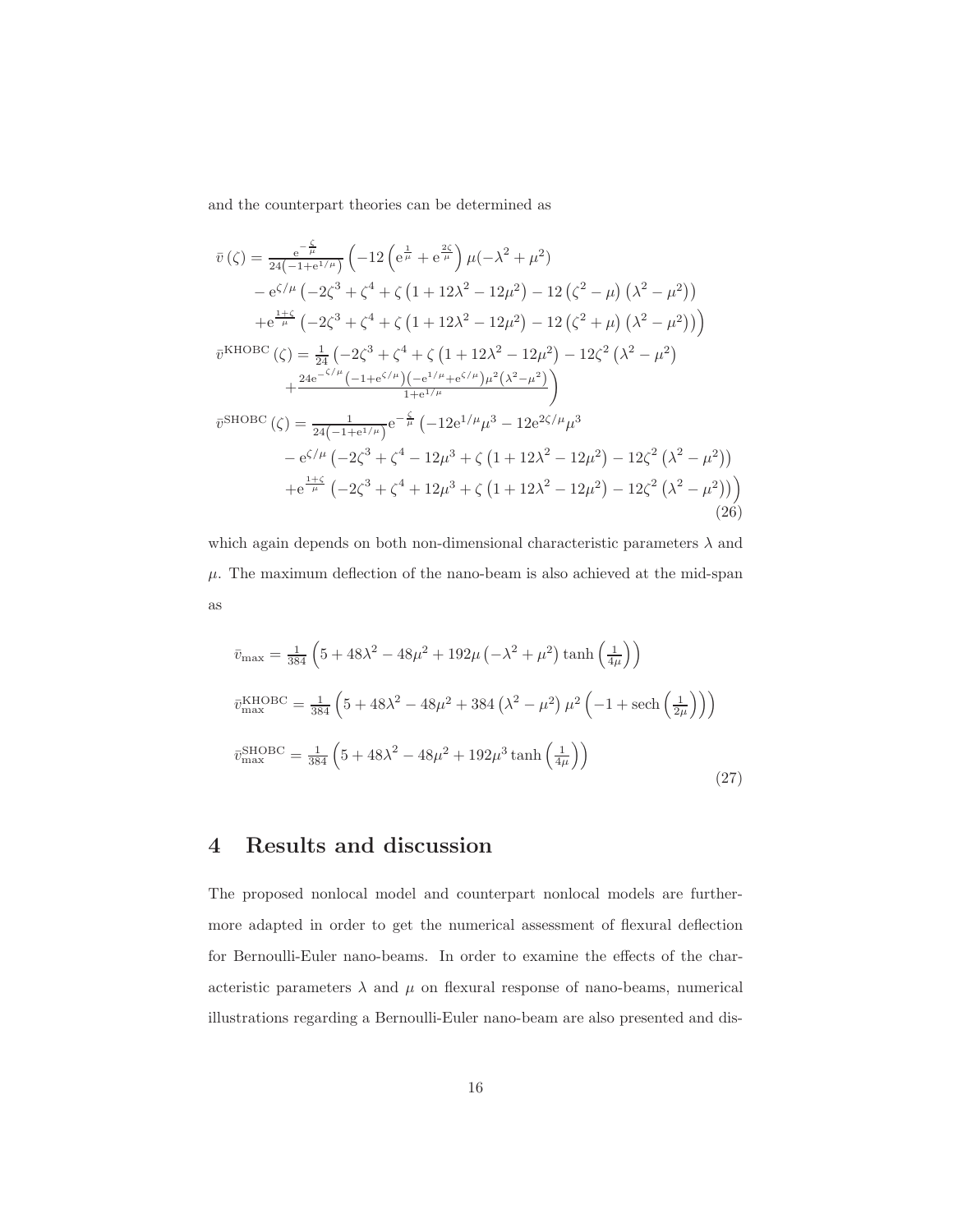cussed for the aforementioned cases. Figs. 1, 2, 3 and 4 depict the plots of the non-dimensional maximum deflection  $\bar{v}_{\text{max}}$ associated with the innovative nonlocal model and the counterpart nonlocal theory of elasticity  $\bar{v}_{\rm max}^{\rm CBS-I}$ ,  $\bar{v}_{\rm max}^{\rm SHOBC}$ versus the non-dimensional characteristic parameter  $\lambda$ , for different values of non-dimensional characteristic parameter  $\mu$ , while CC, CF, CS and SS boundary conditions are imposed, respectively. While the non-dimensional characteristic parameter  $\lambda$  is ranging in the interval [0, 0.1], the non-dimensional characteristic parameter  $\mu$  is assumed to range in the set  $\{0^+, 0.04, 0.07, 0.1\}$ . It is noticeably deduced from Figs. 1-4 that the innovative nonlocal model exhibits a softening behavior in terms of the non-dimensional characteristic parameter  $\lambda$  and a hardening behavior in terms of the non-dimensional characteristic parameter  $\mu$  for different set of boundary conditions. The non-dimensional maximum deflection consistent with the counterpart nonlocal theory of elasticity  $\bar{v}^{\text{KHOBC}}_{\text{max}}$ ,  $\bar{v}^{\text{SHOBC}}_{\text{max}}$  also exhibits a softening behavior reducing with respect to the non-dimensional characteristic parameter  $\mu$  for different set of boundary conditions. However, non-dimensional maximum deflections  $\bar{v}_{\text{max}}^{\text{KHOBC}}$ ,  $\bar{v}_{\text{max}}^{\text{SHOBC}}$ are independent of the non-dimensional characteristic parameter  $\lambda$  for doubly clamped nano-beams. While non-dimensional maximum deflections  $\bar{v}_{\text{max}}^{\text{KHOBC}}$ ,  $\bar{v}^{\rm SHOBC}_{\rm max}$  of nano-cantilevers are reducing with respect to the non-dimensional characteristic parameter  $\lambda$  for nano-cantilevers, non-dimensional maximum deflections are increasing with respect to the non-dimensional characteristic parameter  $\lambda$  for clamped-simply supported and simply supported nano-beams. In case of counterpart nonlocal theories of elasticity, the size-effect on the deflection  $\bar{v}_{\text{max}}^{\text{KHOBC}}$  associated with KHOBC is more noticeable in comparison to the deflection  $\bar{v}_{\text{max}}^{\text{SHOBC}}$  associated with SHOBC. While non-dimensional maximum deflection in accordance to the counterpart nonlocal theory of elasticity  $\bar{v}_{\rm max}^{\rm KHOBC}$ ,  $\bar{v}_{\rm max}^{\rm SHOBC}$  exhibits a hardening or softening or independent behavior with respect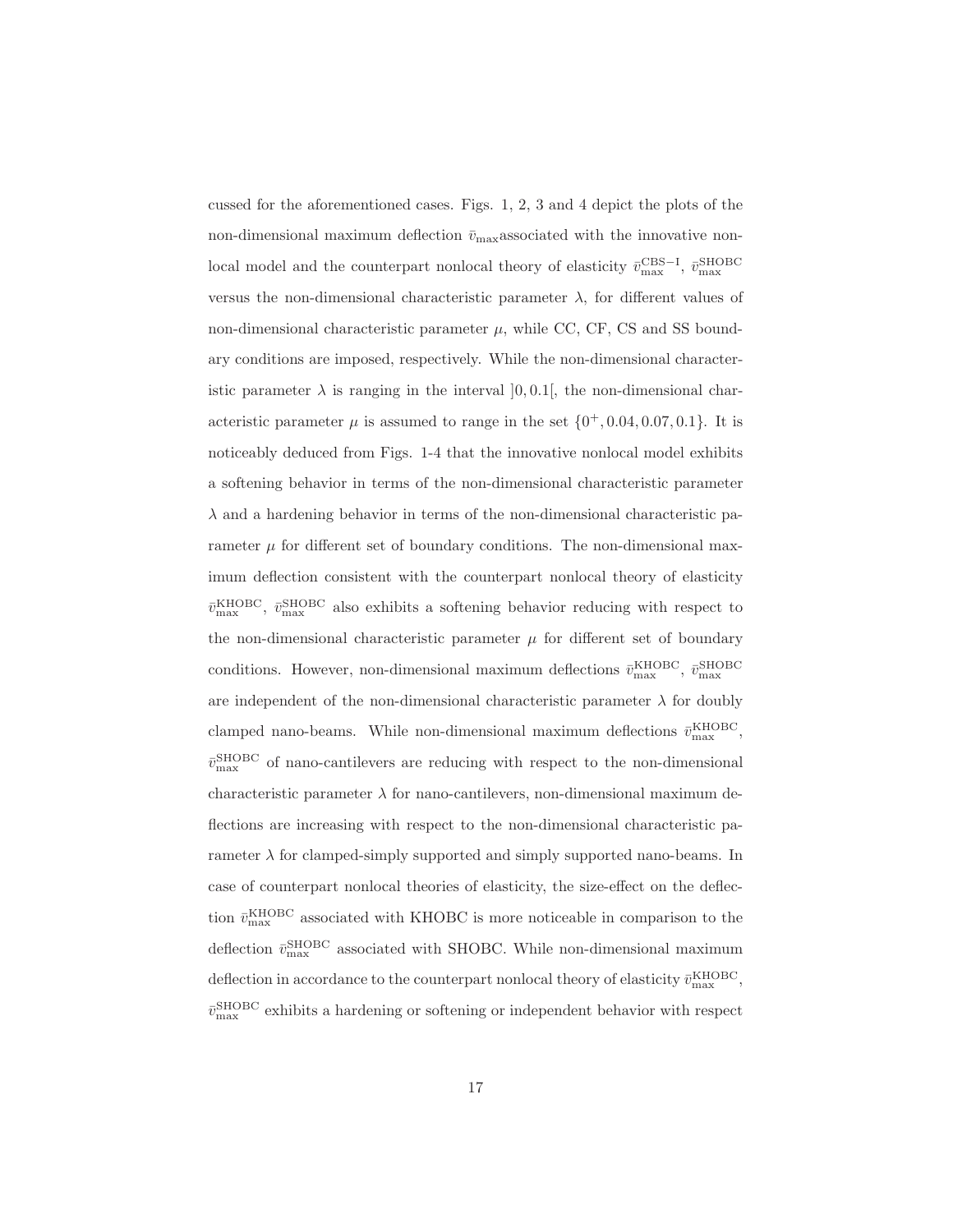to the non-dimensional characteristic parameter  $\lambda$ , the hardening effect is more noticeable for simply supported nano-beams. The deflections of nano-beams according to the innovative nonlocal theory and the counterpart nonlocal theory employing SHOBC coincide when the non-dimensional characteristic parameter approaches zero  $\lambda \to 0^+$ , for all values of non-dimensional characteristic parameter  $\mu$ . While all size-dependent theories coincide with the results of the local Bernoulli-Euler beam theory for vanishing non-dimensional characteristic parameters  $\lambda$  and  $\mu \to 0^+$ , discrepancy between the flexural results of size-dependent models is enhanced by increasing values of the non-dimensional characteristic parameters. Finally, all of the size-dependent models reveal a hardening behavior in terms of the number of kinematic boundary constraints. The stiffest structural response with respect to the considered boundary conditions is revealed by doubly clamped Bernoulli-Euler nano-beams. Also, the numerical results of non-dimensional maximum deflection  $\bar{v}_{\text{max}}(\lambda, \mu)$  evaluated by the innovative nonlocal model and the counterpart nonlocal theories of elasticity together with the ratios  $\Delta^{\rm KHOBC}$  and  $\Delta^{\rm SHOBC}$  between the gaps of  $\bar{v}_{\rm max}$ of innovative nonlocal model with respect to the counterpart nonlocal theories of elasticity  $\bar{v}_{\text{max}}^{\text{KHOBC}}$ ,  $\bar{v}_{\text{max}}^{\text{SHOBC}}$  are reported in Tables 1, 2, 3 and 4 for CC, CF, CS and SS boundary conditions.

### 5 Concluding remarks

The outcomes of the present paper may be summarized as follows.

• Scale phenomena in functionally graded (FG) nano-beams have been modeled by the nonlocal strain gradient elasticity theory proposed in [\[46\]](#page-28-1), equipped with the innovative natural constitutive boundary conditions (CBC) contributed in [\[49\]](#page-28-4).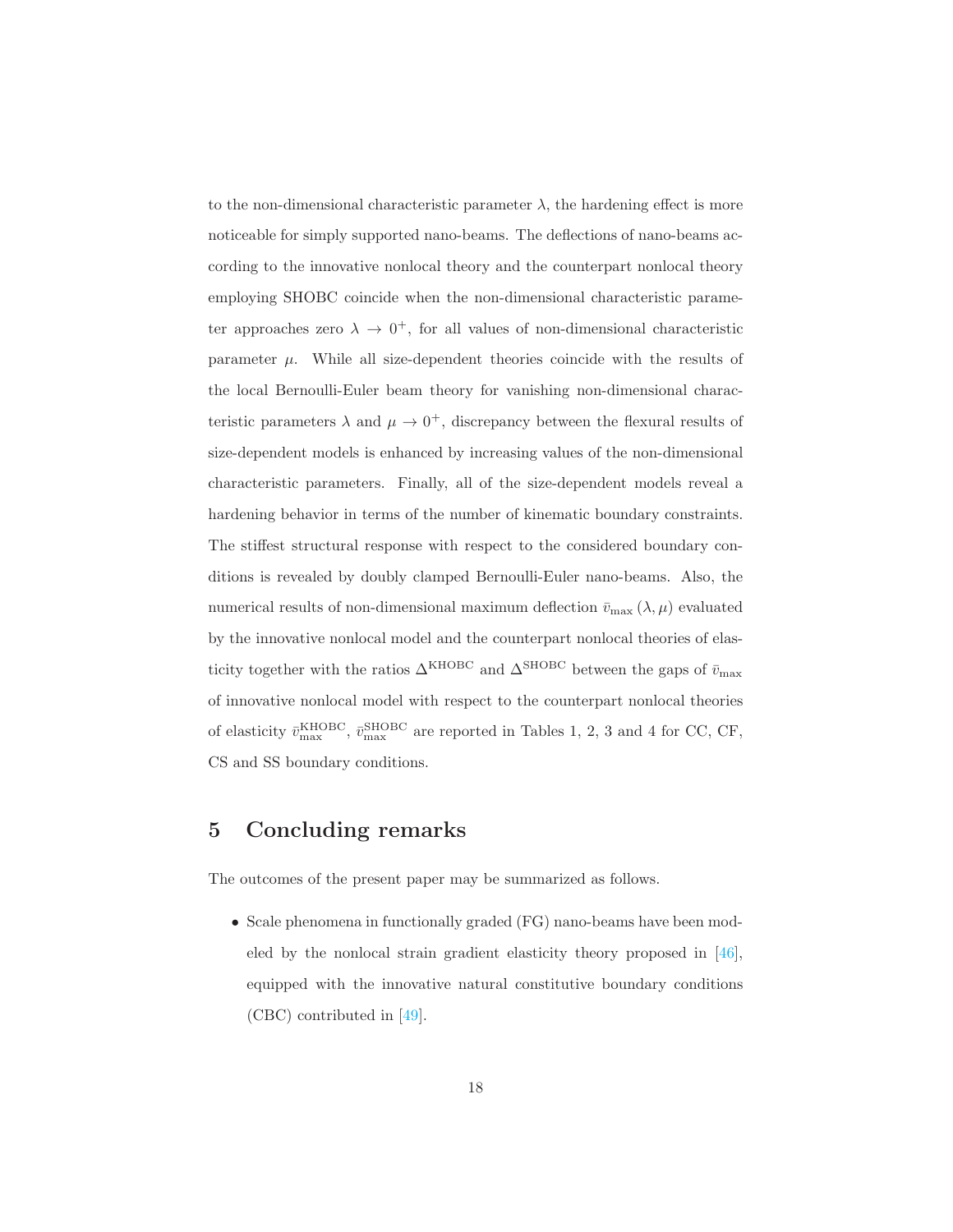- The elastostatic problem of a nonlocal strain gradient inflected nanobeam has been formulated by considering both the CBC and the higherorder boundary conditions commonly adopted in literature. Analytical and numerical displacement solutions for doubly clamped, clamped-free, clamped-pinned and pinned-pinned nano-beams subject to a uniformly distributed transversal loading have been established and compared. New benchmarks for numerical analyses have been also detected.
- It has been underlined that the nonlocal strain gradient displacement solutions exhibit softening and stiffening behaviors for increasing values of the nonlocal and strain gradient parameters respectively. The proposed model is therefore able to capture significantly size-dependent responses of FG nano-structures.

Acknowledgment - Financial supports from the Italian Ministry of Education, University and Research (MIUR) in the framework of the Project PRIN 2015 "COAN 5.50.16.01" - code 2015JW9NJT - and from the research program ReLUIS 2018 are gratefully acknowledged.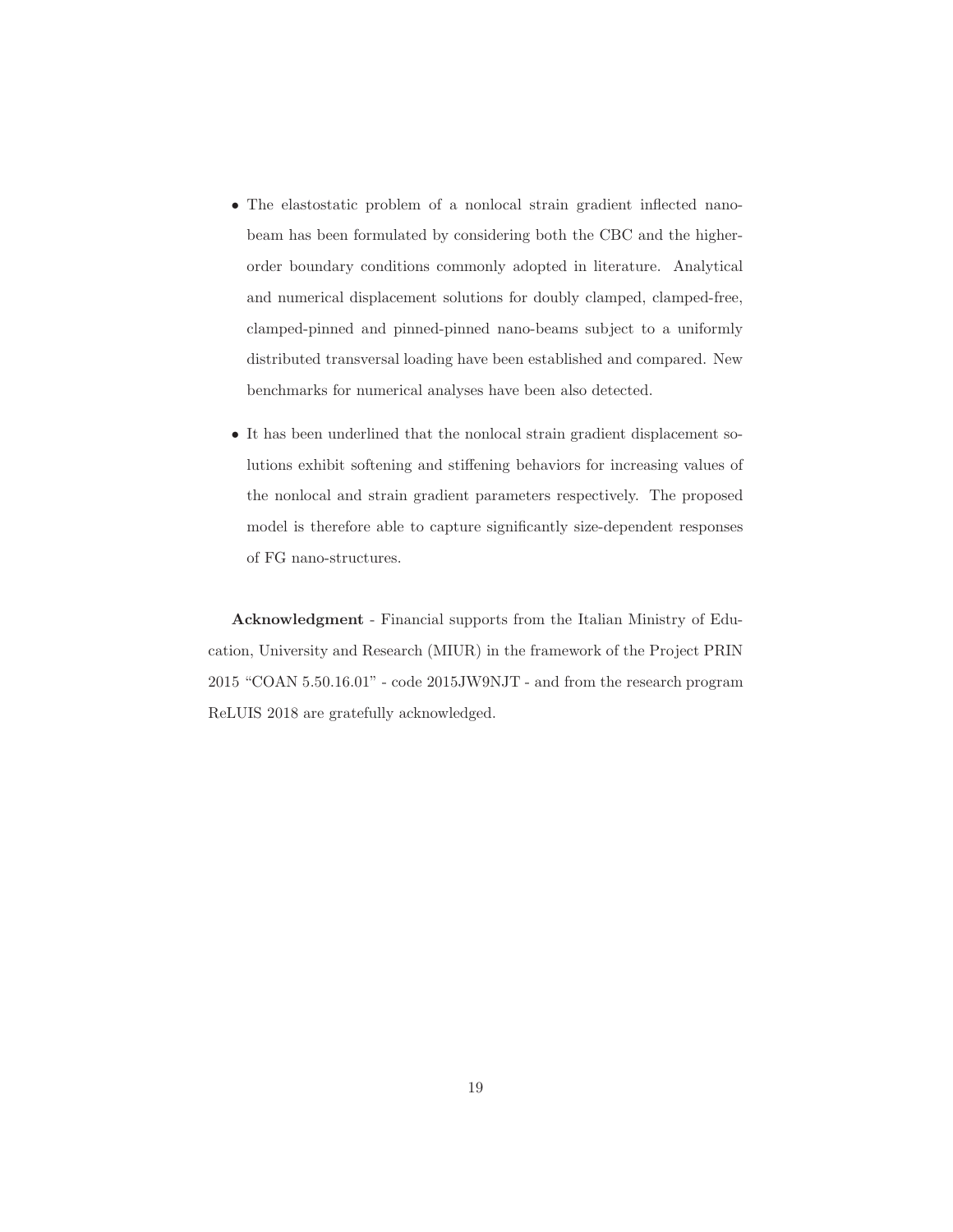| $\bar{v}_{\underline{\rm max}}$ |           |                     |                                 |                            |                                 |                                            |
|---------------------------------|-----------|---------------------|---------------------------------|----------------------------|---------------------------------|--------------------------------------------|
| $\mu$                           | $\lambda$ | $\bar{v}_{\rm max}$ | $\bar{v}_{\rm max}^{\rm KHOBC}$ | ДКНОВС<br>$\overline{\%})$ | $\bar{v}_{\rm max}^{\rm SHOBC}$ | $\overline{\Lambda}^{\rm SHOBC}$<br>$(\%)$ |
| $0^{\pm}$                       | $0^+$     | 0.002604            | 0.002602                        | $-0.07994$                 | 0.002604                        | $\theta$                                   |
|                                 | 0.02      | 0.003055            | 0.002602                        | $-14.815$                  | 0.002604                        | $-14.7468$                                 |
|                                 | 0.04      | 0.003575            | 0.002602                        | $-27.2222$                 | 0.002604                        | $-27.164$                                  |
|                                 | 0.06      | 0.00417             | 0.002602                        | $-37.5941$                 | 0.002604                        | $-37.5442$                                 |
|                                 | 0.08      | 0.00484             | 0.002602                        | $-46.2385$                 | 0.002604                        | $-46.1955$                                 |
|                                 | 0.1       | 0.005589            | 0.002602                        | $-53.4435$                 | 0.002604                        | $-53.4062$                                 |
| 0.04                            | $0^+$     | 0.002436            | 0.001843                        | $-24.3362$                 | 0.002436                        | $\theta$                                   |
|                                 | 0.02      | 0.002815            | 0.001843                        | $-34.5119$                 | 0.002436                        | $-13.4486$                                 |
|                                 | 0.04      | 0.003252            | 0.001843                        | $-43.3236$                 | 0.002436                        | $-25.0944$                                 |
|                                 | 0.06      | 0.003752            | 0.001843                        | $-50.8673$                 | 0.002436                        | $-35.0645$                                 |
|                                 | 0.08      | 0.004315            | $0.0018\overline{43}$           | $-57.2823$                 | 0.002436                        | $-43.5428$                                 |
|                                 | 0.1       | 0.004945            | 0.001843                        | $-62.7203$                 | 0.002436                        | $-50.7298$                                 |
| 0.07                            | $0^+$     | 0.002163            | 0.001382                        | $-36.0816$                 | 0.002163                        | $\theta$                                   |
|                                 | 0.02      | 0.002488            | 0.001382                        | $-44.4239$                 | 0.002163                        | $-13.0514$                                 |
|                                 | 0.04      | 0.002863            | 0.001382                        | $-51.7099$                 | 0.002163                        | $-24.4504$                                 |
|                                 | 0.06      | 0.003291            | 0.001382                        | $-57.9939$                 | 0.002163                        | $-34.2817$                                 |
|                                 | 0.08      | 0.003774            | 0.001382                        | $-63.3717$                 | 0.002163                        | $-42.6952$                                 |
|                                 | 0.1       | 0.004314            | 0.001382                        | $-67.9551$                 | 0.002163                        | $-49.8659$                                 |
| 0.1                             | $0^{\pm}$ | 0.001847            | 0.001028                        | $-44.3617$                 | 0.001847                        | $\Omega$                                   |
|                                 | 0.02      | 0.00212             | 0.001028                        | $-51.5203$                 | 0.001847                        | $-12.8662$                                 |
|                                 | 0.04      | 0.002436            | 0.001028                        | $-57.7974$                 | 0.001847                        | $-24.1483$                                 |
|                                 | 0.06      | 0.002796            | 0.001028                        | $-63.2301$                 | 0.001847                        | $-33.9126$                                 |
|                                 | 0.08      | 0.003202            | 0.001028                        | $-67.8933$                 | 0.001847                        | $-42.2938$                                 |
|                                 | 0.1       | 0.003655            | $0.00\overline{1028}$           | $-71.8778$                 | 0.001847                        | $-49.4553$                                 |

Table 1: Maximum non-dimensional deflection  $\bar{v}_{\rm max}$  of CC nano-beams vs. scale parameters  $\lambda,\,\mu$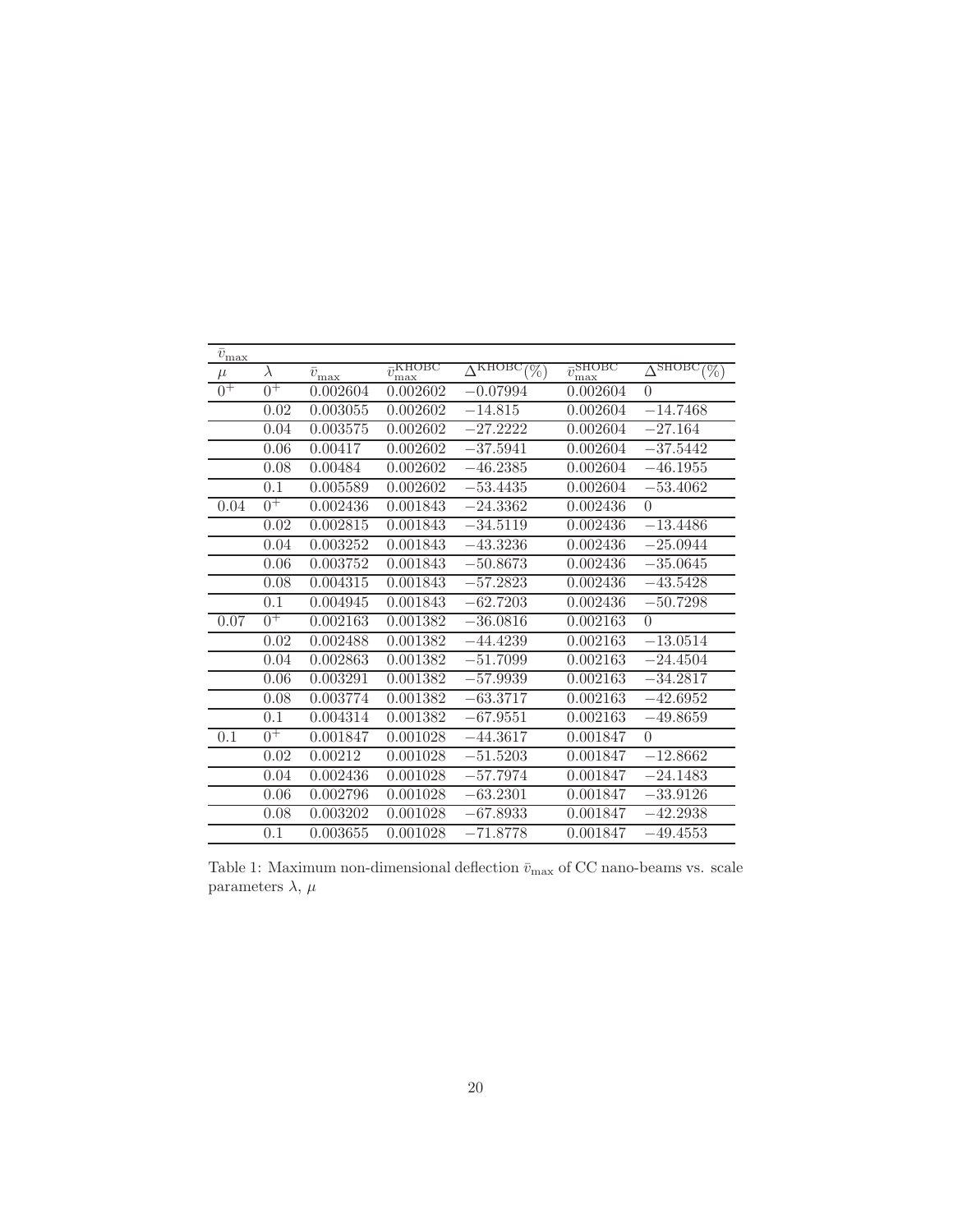| $\bar{v}_{\underline{\rm max}}$ |           |                                    |                                           |                                                |                                 |                                                     |
|---------------------------------|-----------|------------------------------------|-------------------------------------------|------------------------------------------------|---------------------------------|-----------------------------------------------------|
| $\mu$                           | $\lambda$ | $\bar{v}_{\underline{\text{max}}}$ | $\overline{v}_{r}^{\text{KHOBC}}$<br>'max | $\overline{\Lambda}$ KHOBC<br>$\overline{\%})$ | $\bar{v}_{\rm max}^{\rm SHOBC}$ | $\overline{\Delta}^{\rm SHOBC}$<br>$\overline{\%})$ |
| $0^{\overline{+}}$              | $0^+$     | 0.125                              | 0.12495                                   | $-0.03999$                                     | 0.125                           | $\theta$                                            |
|                                 | 0.02      | 0.135199                           | 0.12475                                   | $-7.72854$                                     | 0.1248                          | $-7.6916$                                           |
|                                 | 0.04      | 0.145798                           | 0.12415                                   | $-14.8477$                                     | 0.1242                          | $-14.8136$                                          |
|                                 | 0.06      | 0.156797                           | 0.12315                                   | $-21.4585$                                     | 0.1232                          | $-21.4269$                                          |
|                                 | 0.08      | 0.168195                           | $\overline{0.121751}$                     | $-27.6135$                                     | 0.1218                          | $-27.5842$                                          |
|                                 | 0.1       | 0.179994                           | 0.119951                                  | $-33.3583$                                     | 0.12                            | $-33.3311$                                          |
| 0.04                            | $0^+$     | 0.124264                           | 0.106536                                  | $-14.2664$                                     | 0.124264                        | $\Omega$                                            |
|                                 | 0.02      | 0.134048                           | 0.106352                                  | $-20.6613$                                     | 0.124064                        | $-7.44808$                                          |
|                                 | 0.04      | 0.1442                             | 0.1058                                    | $-26.6297$                                     | 0.123464                        | $-14.38$                                            |
|                                 | 0.06      | 0.15472                            | 0.10488                                   | $-32.213$                                      | 0.122464                        | $-20.848$                                           |
|                                 | 0.08      | 0.165608                           | 0.103592                                  | $-37.4475$                                     | 0.121064                        | $-26.8973$                                          |
|                                 | 0.1       | 0.176864                           | 0.101936                                  | $-42.3648$                                     | 0.119264                        | $-32.5674$                                          |
| 0.07                            | $0^+$     | 0.122893                           | 0.094557                                  | $-23.0575$                                     | 0.122893                        | $\Omega$                                            |
|                                 | 0.02      | $\overline{0.132365}$              | 0.094385                                  | $-28.6934$                                     | 0.122693                        | $-7.30707$                                          |
|                                 | 0.04      | 0.142181                           | 0.093869                                  | $-33.9792$                                     | 0.122093                        | $-14.1285$                                          |
|                                 | 0.06      | 0.152341                           | 0.093009                                  | $-38.9468$                                     | 0.121093                        | $-20.5119$                                          |
|                                 | 0.08      | 0.162845                           | 0.091805                                  | $-43.6243$                                     | 0.119693                        | $-26.4988$                                          |
|                                 | 0.1       | 0.173693                           | 0.090257                                  | $-48.0365$                                     | 0.117893                        | $-32.1256$                                          |
| 0.1                             | $0^{\pm}$ | 0.121                              | 0.084                                     | $-30.5784$                                     | 0.121                           | $\Omega$                                            |
|                                 | 0.02      | 0.13016                            | 0.08384                                   | $-35.5869$                                     | 0.1208                          | $-7.19122$                                          |
|                                 | 0.04      | 0.13964                            | 0.08336                                   | $-40.3036$                                     | 0.1202                          | $-13.9216$                                          |
|                                 | 0.06      | 0.14944                            | 0.08256                                   | $-44.7538$                                     | 0.1192                          | $-20.2357$                                          |
|                                 | 0.08      | 0.15956                            | 0.08144                                   | $-48.9597$                                     | 0.1178                          | $-26.1722$                                          |
|                                 | 0.1       | 0.17                               | 0.08                                      | $-52.9413$                                     | 0.116                           | $-31.7649$                                          |

Table 2: Maximum non-dimensional deflection  $\bar{v}_{\text{max}}$  of CF nano-beams vs. scale parameters  $\lambda,\,\mu$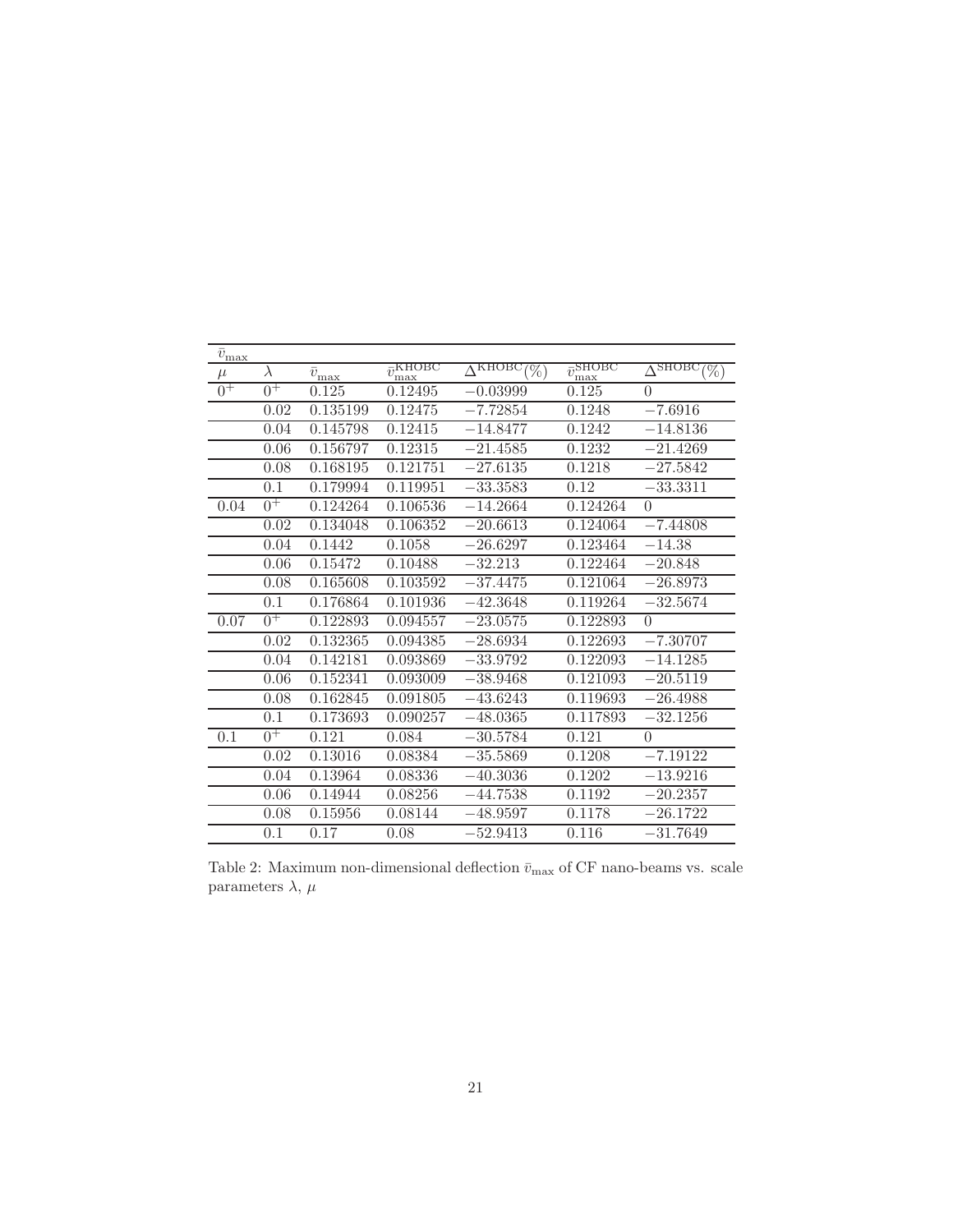| $\bar{v}_{\underline{\rm max}}$ |           |                        |                                 |                                                |                                 |                                                     |
|---------------------------------|-----------|------------------------|---------------------------------|------------------------------------------------|---------------------------------|-----------------------------------------------------|
| $\mu$                           | $\lambda$ | $\bar{v}_{\text{max}}$ | $\bar{v}_{\rm max}^{\rm KHOBC}$ | $\overline{\Lambda}$ KHOBC<br>$\overline{\%})$ | $\bar{v}_{\rm max}^{\rm SHOBC}$ | $\overline{\Delta}^{\rm SHOBC}$<br>$\overline{\%})$ |
| $0^{\overline{+}}$              | $0^+$     | 0.005208               | 0.005206                        | $-0.04497$                                     | 0.005208                        | $\theta$                                            |
|                                 | 0.02      | 0.005709               | 0.005218                        | $-8.58718$                                     | 0.005221                        | $-8.54608$                                          |
|                                 | 0.04      | 0.006275               | 0.005256                        | $-16.2364$                                     | 0.005258                        | $-16.1988$                                          |
|                                 | 0.06      | 0.00691                | 0.005318                        | $-23.027$                                      | 0.005321                        | $-22.9926$                                          |
|                                 | 0.08      | 0.007616               | 0.005406                        | $-29.0154$                                     | 0.005408                        | $-28.9839$                                          |
|                                 | 0.1       | 0.008396               | 0.005518                        | $-34.2707$                                     | 0.005521                        | $-34.2417$                                          |
| 0.04                            | $0^+$     | 0.005006               | 0.004261                        | $-14.8826$                                     | 0.005006                        | $\theta$                                            |
|                                 | 0.02      | 0.005437               | 0.004272                        | $-21.4379$                                     | 0.005018                        | $-7.70949$                                          |
|                                 | 0.04      | 0.005926               | 0.004304                        | $-27.3642$                                     | 0.005055                        | $-\overline{14.6933}$                               |
|                                 | 0.06      | 0.006473               | 0.004359                        | $-32.6698$                                     | 0.005117                        | $-20.9575$                                          |
|                                 | 0.08      | 0.007082               | 0.004435                        | $-37.3832$                                     | 0.005203                        | $-26.5328$                                          |
|                                 | 0.1       | 0.007754               | 0.004532                        | $-41.5464$                                     | 0.005314                        | $-31.4657$                                          |
| 0.07                            | $0^+$     | 0.004667               | 0.003575                        | $-23.3898$                                     | 0.004667                        | $\theta$                                            |
|                                 | 0.02      | 0.00505                | 0.003585                        | $-29.0114$                                     | 0.004679                        | $-7.34631$                                          |
|                                 | 0.04      | 0.005483               | 0.003614                        | $-34.0934$                                     | 0.004715                        | $-14.0026$                                          |
|                                 | 0.06      | 0.005967               | 0.003661                        | $-38.6431$                                     | 0.004775                        | $-19.9744$                                          |
|                                 | 0.08      | 0.006504               | 0.003728                        | $-42.6848$                                     | 0.004859                        | $-25.2907$                                          |
|                                 | 0.1       | 0.007096               | 0.003814                        | $-46.\overline{2543}$                          | 0.004968                        | $-29.9952$                                          |
| 0.1                             | $0^+$     | 0.00426                | 0.002958                        | $-30.5464$                                     | 0.00426                         | $\theta$                                            |
|                                 | 0.02      | 0.004597               | 0.002967                        | $-35.4653$                                     | 0.004271                        | $-7.08725$                                          |
|                                 | 0.04      | 0.004977               | 0.002991                        | $-39.8974$                                     | 0.004306                        | $-13.4821$                                          |
|                                 | 0.06      | 0.005401               | 0.003032                        | $-43.8535$                                     | 0.004364                        | $-19.1979$                                          |
|                                 | 0.08      | 0.005869               | 0.00309                         | $-47.3584$                                     | 0.004445                        | $-24.2686$                                          |
|                                 | 0.1       | 0.006384               | 0.003163                        | $-50.4458$                                     | 0.004549                        | $-28.7412$                                          |

Table 3: Maximum non-dimensional deflection  $\bar{v}_{\rm max}$  of CS nano-beams vs. scale parameters  $\lambda,\,\mu$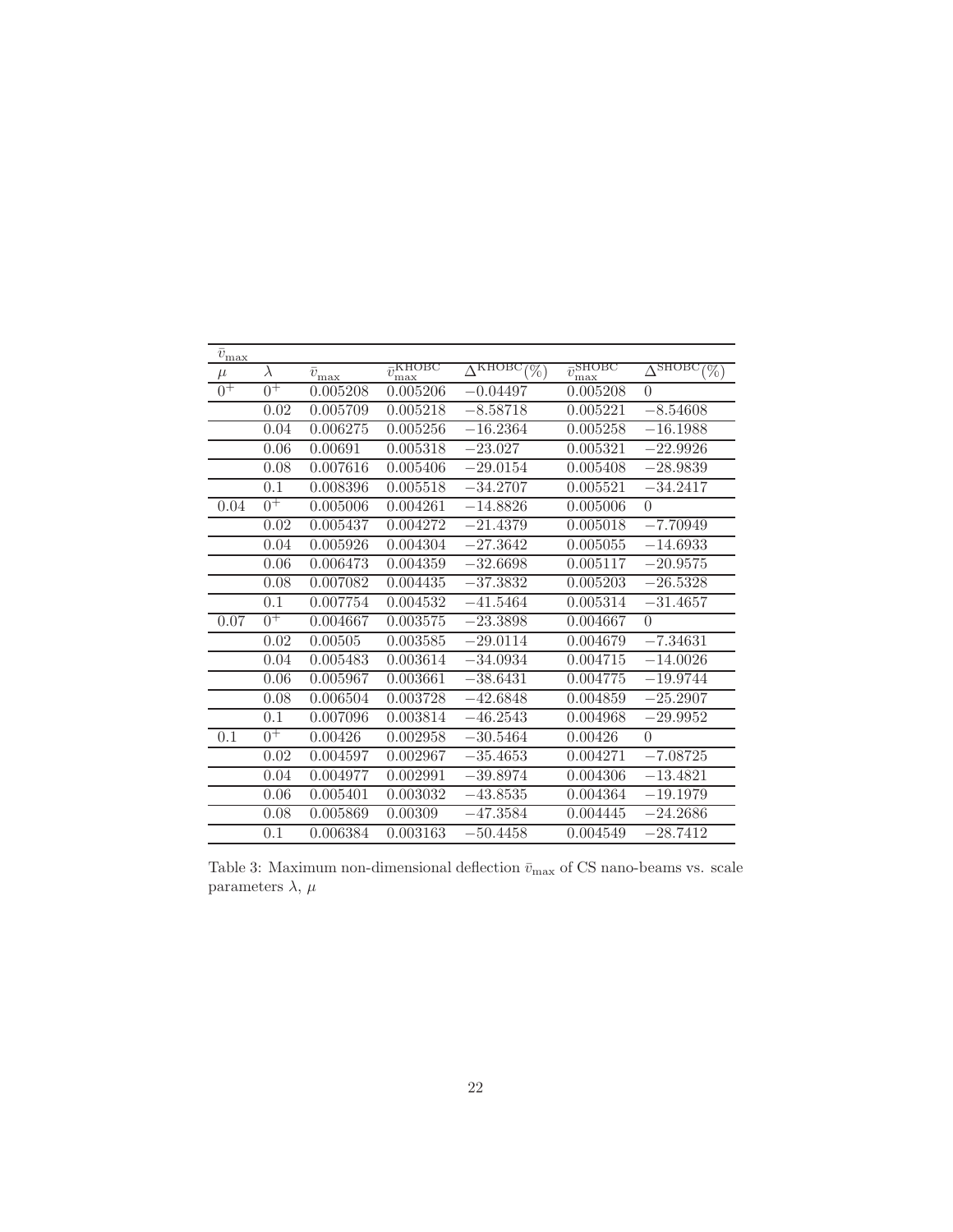| $\bar{v}_{\underline{\rm max}}$ |           |                        |                                 |                                           |                                 |                                           |
|---------------------------------|-----------|------------------------|---------------------------------|-------------------------------------------|---------------------------------|-------------------------------------------|
| $\mu$                           | $\lambda$ | $\bar{v}_{\text{max}}$ | $\bar{v}_{\rm max}^{\rm KHOBC}$ | $\overline{\Delta}^{\rm KHOBC}$<br>$(\%)$ | $\bar{v}_{\rm max}^{\rm SHOBC}$ | $\overline{\Delta}^{\rm SHOBC}$<br>$(\%)$ |
| $0^{\pm}$                       | $0^+$     | 0.013021               | 0.013021                        | $\theta$                                  | 0.013021                        | $\theta$                                  |
|                                 | 0.02      | 0.013071               | 0.013071                        | 0.000153                                  | 0.013071                        | 0.000153                                  |
|                                 | 0.04      | 0.013221               | 0.013221                        | 0.000605                                  | 0.013221                        | 0.000605                                  |
|                                 | 0.06      | 0.013471               | 0.013471                        | 0.001336                                  | 0.013471                        | 0.001336                                  |
|                                 | 0.08      | 0.013821               | 0.013821                        | 0.002315                                  | 0.013821                        | 0.002315                                  |
|                                 | 0.1       | 0.01427                | 0.014271                        | 0.003503                                  | 0.014271                        | 0.003504                                  |
| 0.04                            | $0^+$     | 0.012853               | 0.012823                        | $-0.22905$                                | 0.012853                        | $\theta$                                  |
|                                 | 0.02      | 0.012895               | 0.012873                        | $-0.17123$                                | 0.012903                        | 0.06204                                   |
|                                 | 0.04      | 0.013021               | 0.013021                        | $\Omega$                                  | 0.013053                        | 0.245758                                  |
|                                 | 0.06      | 0.013231               | 0.013268                        | 0.278136                                  | 0.013303                        | 0.544179                                  |
|                                 | 0.08      | 0.013525               | 0.013613                        | 0.653016                                  | 0.013653                        | 0.9464                                    |
|                                 | 0.1       | 0.013903               | 0.014057                        | 1.11171                                   | 0.014103                        | 1.43854                                   |
| 0.07                            | $0^+$     | 0.01258                | 0.012432                        | $-1.17061$                                | 0.01258                         | $\theta$                                  |
|                                 | 0.02      | 0.012616               | 0.01248                         | $-1.07198$                                | 0.01263                         | 0.110799                                  |
|                                 | 0.04      | 0.012724               | 0.012625                        | $-0.77944$                                | 0.01278                         | 0.43943                                   |
|                                 | 0.06      | 0.012904               | 0.012865                        | $-0.30277$                                | 0.01303                         | 0.974917                                  |
|                                 | 0.08      | 0.013156               | 0.013201                        | 0.34265                                   | 0.01338                         | 1.69997                                   |
|                                 | 0.1       | 0.01348                | 0.013633                        | 1.13699                                   | 0.01383                         | 2.59232                                   |
| 0.1                             | $0^{\pm}$ | 0.012264               | 0.01187                         | $-3.21796$                                | 0.012264                        | $\theta$                                  |
|                                 | 0.02      | 0.012294               | 0.011916                        | $-3.08163$                                | 0.012314                        | 0.160498                                  |
|                                 | 0.04      | 0.012385               | 0.012054                        | $-2.67666$                                | 0.012464                        | 0.637285                                  |
|                                 | 0.06      | 0.012537               | 0.012284                        | $-2.01474$                                | 0.012714                        | 1.41658                                   |
|                                 | 0.08      | 0.012748               | 0.012606                        | $-1.11446$                                | 0.013064                        | 2.47651                                   |
|                                 | 0.1       | 0.013021               | 0.013021                        | $\theta$                                  | 0.013514                        | 3.7886                                    |

Table 4: Maximum non-dimensional deflection  $\bar{v}_{\rm max}$  of SS nano-beams vs. scale parameters  $\lambda,\,\mu$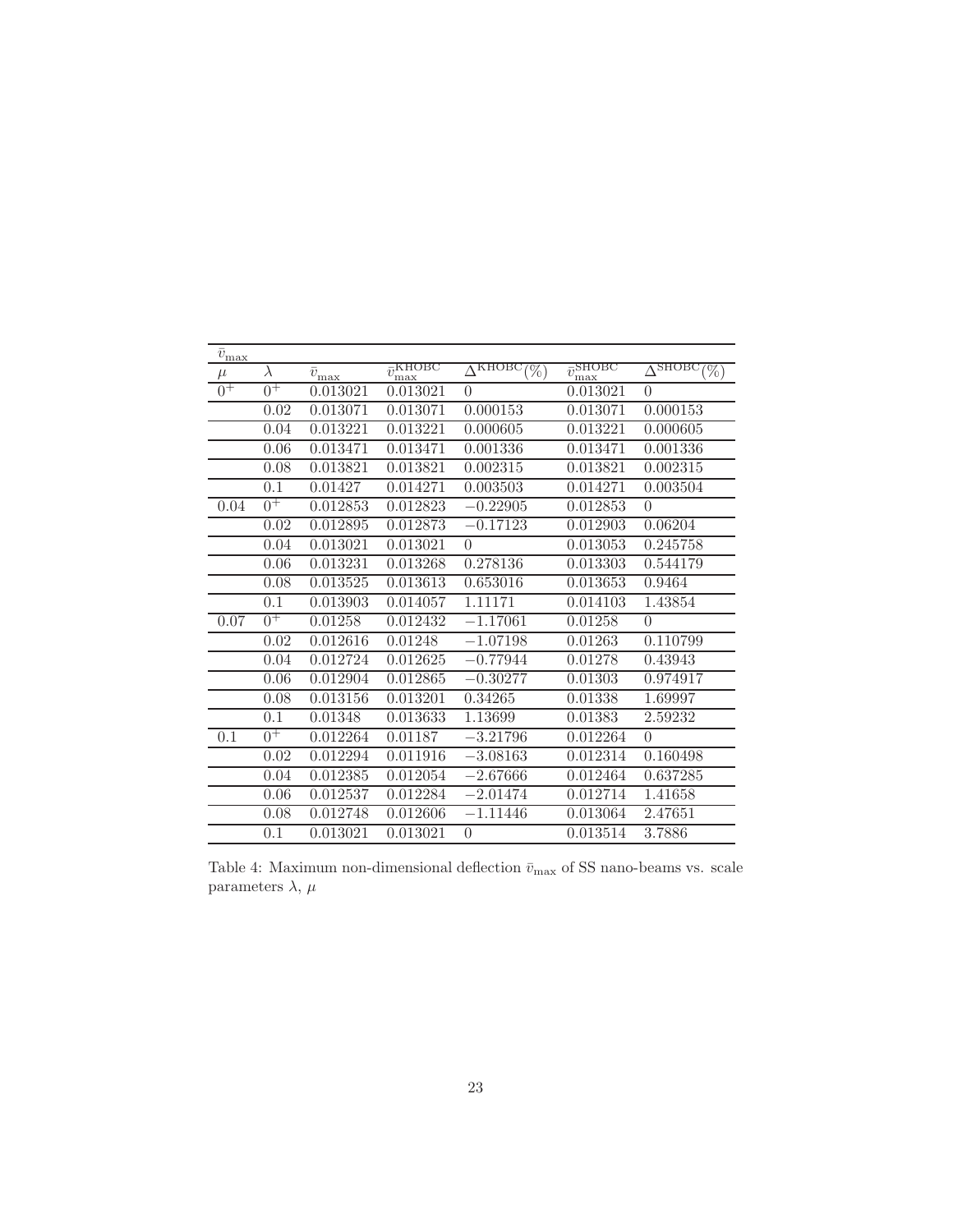### <span id="page-23-0"></span>References

- [1] Patti A, Barretta R, Marotti de Sciarra F, Mensitieri G, Menna C, Russo P. Flexural properties of multi-wall carbon nanotube/polypropylene composites: Experimental investigation and nonlocal modeling. Compos Struct 2015;131:282-89.
- <span id="page-23-1"></span>[2] Acierno S, Barretta R, Luciano R, Marotti de Sciarra F, Russo P. Experimental evaluations and modeling of the tensile behavior of polypropylene/single-walled carbon nanotubes bers. Compos Struct 2017;174:12-18.
- <span id="page-23-2"></span>[3] Kumar R, Singh R, Hui D, Feo L, Fraternali F. Graphene as biomedical sensing element: State of art review and potential engineering applications. Compos B Eng 2018;134:193-206.
- <span id="page-23-4"></span><span id="page-23-3"></span>[4] Wang X, Jiang M, Zhou Z, Gou J, Hui D. 3D printing of polymer matrix composites: A review and prospective. Compos B Eng 2017;110:442-58.
- [5] Sedighi HM. Size-dependent dynamic pull-in instability of vibrating electrically actuated microbeams based on the strain gradient elasticity theory. Acta Astronaut 2014;95:111-123.
- [6] Koochi A, Sedighi H M, Abadyan M. Modeling the size dependent pull-in instability of beam-type NEMS using strain gradient theory. Latin American J Solids Struct 2014;11(10):1806-1829.
- [7] Sedighi HM. The influence of small scale on the pull-in behavior of nonlocal nanobridges considering surface effect, casimir and van der Waals attractions. Int J Appl Mech 2014;06(03):1450030.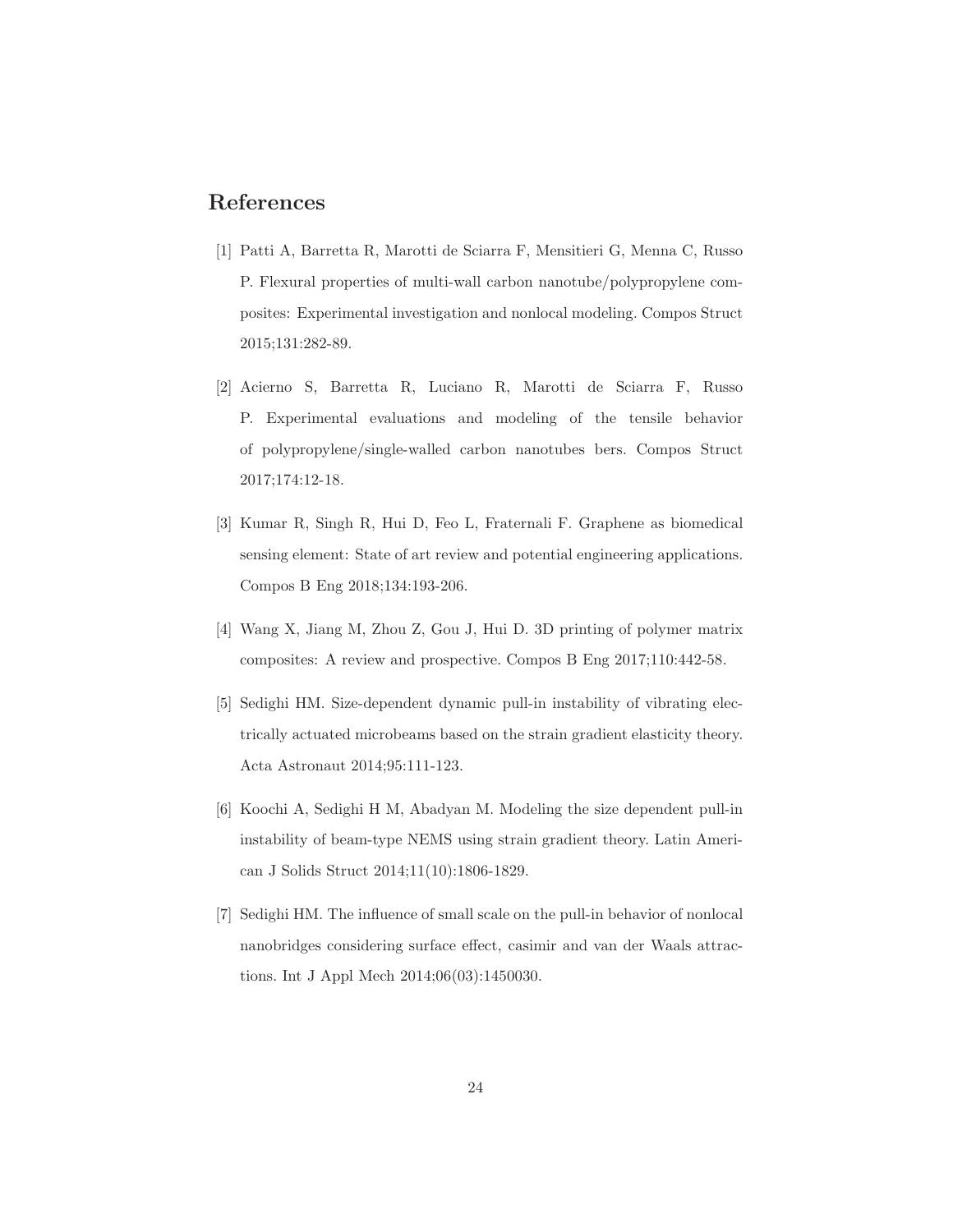- [8] Sedighi HM, Daneshmand F, Zare J. The influence of dispersion forces on the dynamic pull-in behavior of vibrating nano-cantilever based NEMS including fringing field effect. Arch Civil Mech Eng 2014;14(4):766-775.
- [9] Sedighi HM., Keivani M, Abadyan M. Modified continuum model for stability analysis of asymmetric FGM double-sided NEMS: Corrections due to finite conductivity, surface energy and nonlocal effect. Compos Part B 2015;83:117-133.
- [10] Sedighi HM, Shirazi KH. Dynamic pull-in instability of double-sided actuated nano-torsional switches. Acta Mech Solida Sinica 2015;28(1):91-101.
- [11] Sedighi HM, Daneshmand F, Abadyan M. Modeling the effects of material properties on the pull-in instability of nonlocal functionally graded nanoactuators. Z Angew Math Mech 2016;96:385-400.
- [12] Abadian F, Soroush R, Yekrangi A. Electromechanical Performance of NEMS Actuator Fabricated from Nanowire under quantum vacuum fluctuations using GDQ and MVIM. J Applied Computational Mech 2017;3(2):125-134.
- [13] Miandoab EM, Pishkenari HN, Yousefi-Koma A, Tajaddodianfar F, Ouakad H. Size Effect Impact on the Mechanical Behavior of an Electrically Actuated Polysilicon Nanobeam based NEMS Resonator. J Applied Computational Mech 2017;3(2):134-143.
- [14] Ghommem M, Nayfeh AH, Choura S, Najar F, Abdel-Rahman EM. Modeling and performance study of a beam microgyroscope. J Sound Vib 2010;329(23):4970-4979.
- [15] Farokhi H, Ghayesh MH. Nonlinear mechanics of electrically actuated microplates. Int J Eng Sci 2018;123:197-213.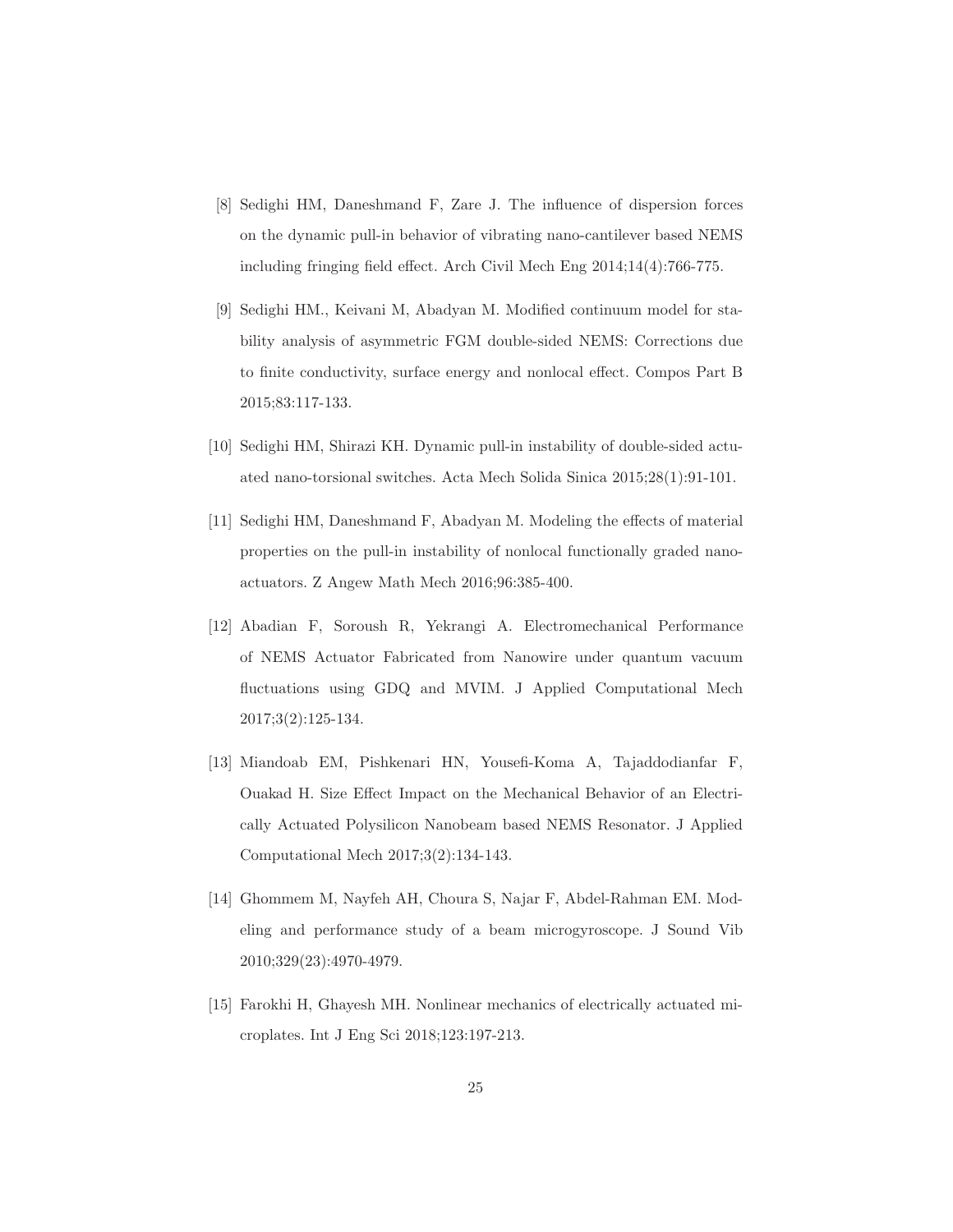- <span id="page-25-1"></span><span id="page-25-0"></span>[16] Mojahedi M, Rahaeifard M. A size-dependent model for coupled 3D deformations of nonlinear microbridges. Int J Eng Sci 2016;100:171-182.
- [17] Bruno D, Greco F, Lonetti P, Blasi PN, Sgambitterra G, An investigation on microscopic and macroscopic stability phenomena of composite solids with periodic microstructure. Int J Solids Struct 2010;47(20):2806-2824.
- [18] Greco F, Luciano R. A theoretical and numerical stability analysis for composite micro-structures by using homogenization theory. Composites Part B 2011;42(3):382-401.
- [19] Greco F. A study of stability and bifurcation in micro-cracked periodic elastic composites including self-contact. Int J Solids Struct 2013;50(10):1646- 1663.
- [20] Greco F, Leonetti L, Luciano R, Nevone Blasi P, Effects of microfracture and contact induced instabilities on the macroscopic response of finitely deformed elastic composites. Composites Part B 2016;107:233-253.
- [21] Barretta R, Marotti de Sciarra F. A Nonlocal Model for Carbon Nanotubes under Axial Loads. Adv Materials Sci Eng 2013(Article number: 360935);2013:1-6.
- $[22]$  Čanadija M, Barretta R., Marotti de Sciarra M. On functionally graded Timoshenko nonisothermal nanobeams Composite Struct. 2016;135:286- 296.
- [23] Barretta R, Brcic M, Canadija M, Luciano R, Marotti de Sciarra F. Application of gradient elasticity to armchair carbon nanotubes: Size effects and constitutive parameters assessment. Eur. J. Mech. A. Solids 2017; 65: 1-13.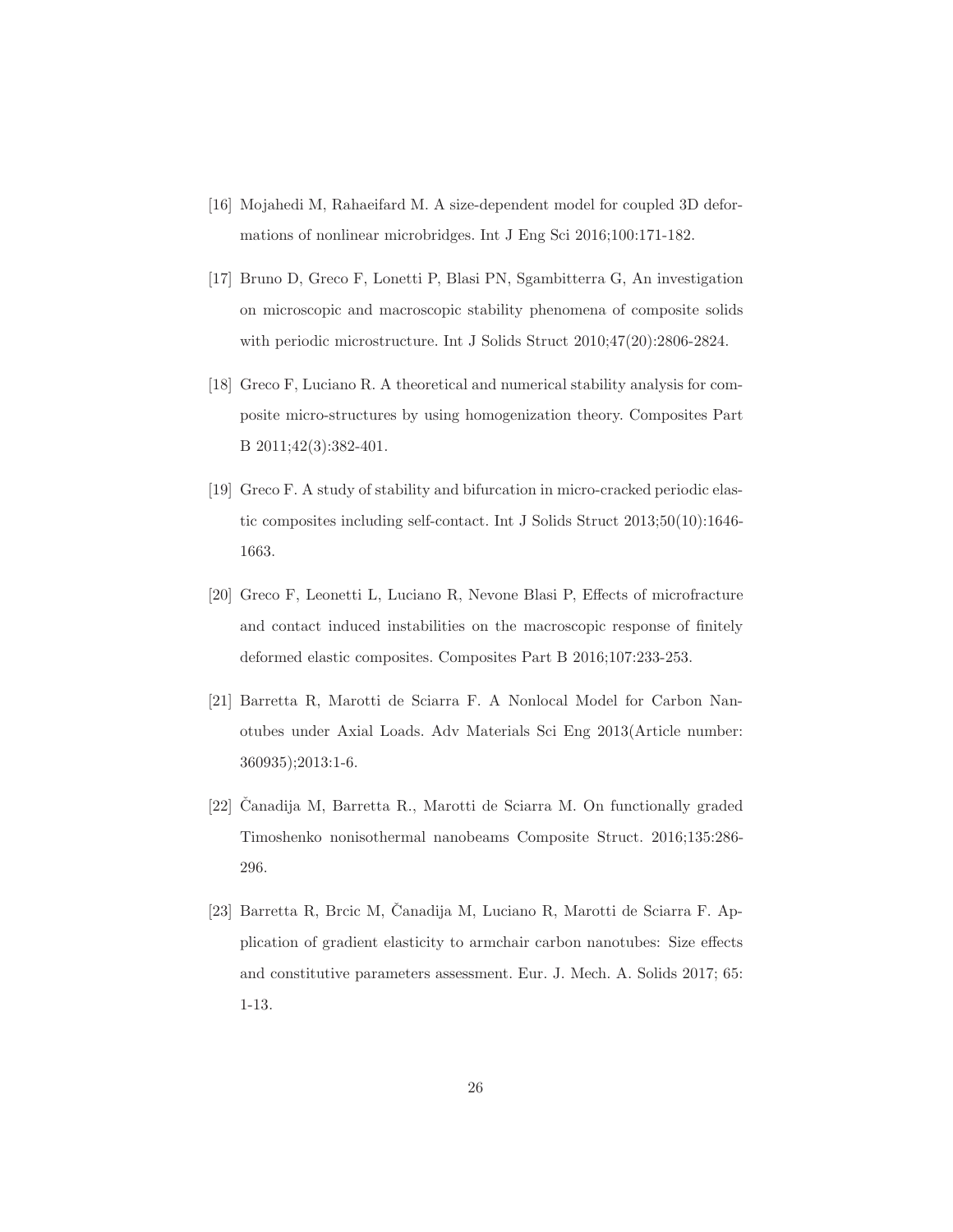- [24] Akgöz B, Civalek Ö. Effects of thermal and shear deformation on vibration response of functionally graded thick composite microbeams. Composites Part B 2017;129:77-87.
- [25] Mercan K, Civalek  $\ddot{\mathrm{O}}$ . Buckling analysis of Silicon carbide nanotubes (SiC-NTs) with surface effect and nonlocal elasticity using the method of HDQ. Composites Part B 2017;114:34-45.
- [26] Faghidian SA. Integro-differential nonlocal theory of elasticity. Int J Eng Sci 2018;129:96-110.
- [27] Faghidian SA. On non-linear exure of beams based on non-local elasticity theory. Int J Eng Sci 2018;124:49-63.
- [28] Eltaher MA, Agwa M, Kabeel A. Vibration Analysis of Material Size-Dependent CNTs Using Energy Equivalent Model. J Applied Computational Mech 2018;4(2):75-86
- [29] Zhang DP, Lei Y, Shen ZB. Semi-Analytical Solution for Vibration of Nonlocal Piezoelectric Kirchhoff Plates Resting on Viscoelastic Foundation. J Applied Computational Mech 2018;4(3):202-215.
- <span id="page-26-1"></span><span id="page-26-0"></span>[30] Karami B, Shahsavari D, Janghorban M, Li L. Wave dispersion of mounted graphene with initial stress. Thin-Walled Structures 2018;122:102-11.
- [31] Marotti de Sciarra F. Variational formulations and a consistent finiteelement procedure for a class of nonlocal elastic continua. Int J Solids Struct 2008;45(14-15):4184-4202.
- [32] Marotti de Sciarra F. A nonlocal model with strain-based damage. Int J Solids Struct 2009; 46 (22-23):4107-4122.
- [33] Marotti de Sciarra F. Novel variational formulations for nonlocal plasticity Int J Plasticity 2009;25(2):302-331.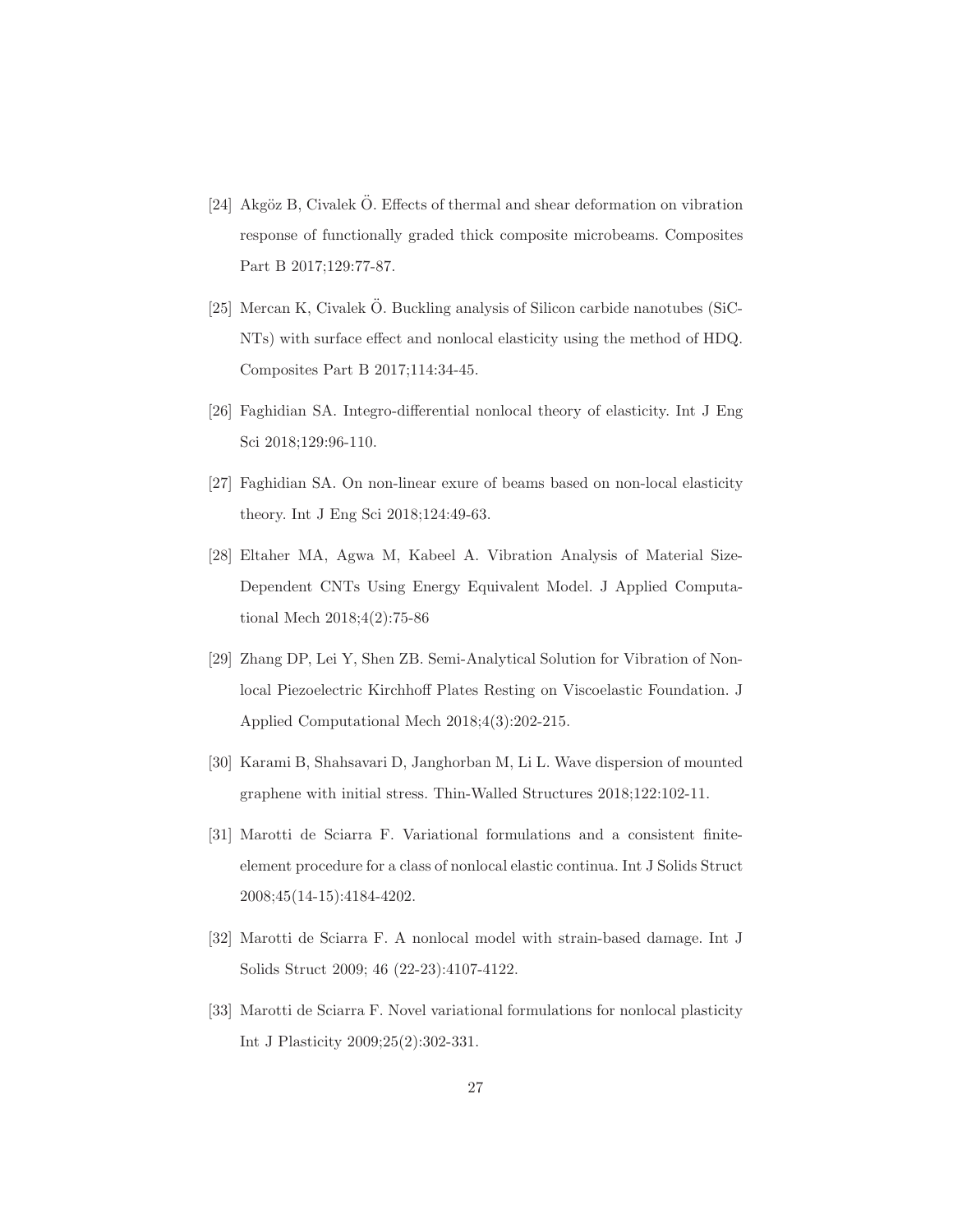- <span id="page-27-1"></span><span id="page-27-0"></span>[34] Romano G, Barretta R. Stress-driven versus strain-driven nonlocal integral model for elastic nano-beams. Composites Part B 2017;114:184-188.
- <span id="page-27-2"></span>[35] Eringen AC. On differential equations of nonlocal elasticity and solutions of screw dislocation and surface waves. J Appl Phys 1983;54:4703-10.
- [36] Romano G, Barretta R, Diaco M, Marotti de Sciarra F. Constitutive boundary conditions and paradoxes in nonlocal elastic nano-beams. Int J Mech Sci 2017;121:151-56.
- <span id="page-27-4"></span><span id="page-27-3"></span>[37] Barati MR. On wave propagation in nanoporous materials. Int J Eng Sci 2017;116:1-11.
- [38] Sahmani S, Aghdam MM. Nonlocal strain gradient beam model for postbuckling and associated vibrational response of lipid supramolecular protein micro/nano-tubules. Math Biosci 2018;295:24-35.
- <span id="page-27-5"></span>[39] Romano G, Barretta R. Comment on the paper "Exact solution of Eringen's nonlocal integral model for bending of Euler-Bernoulli and Timoshenko beams" by Meral Tuna & Mesut Kirca. Int J Eng Sci 2016;109:240-42.
- <span id="page-27-6"></span>[40] Barretta R, Diaco M, Feo L, Luciano R, Marotti de Sciarra F, Penna R. Stress-driven integral elastic theory for torsion of nano-beams. Mech Res Commun 2018;87:35-41.
- <span id="page-27-8"></span><span id="page-27-7"></span>[41] Romano G, Barretta R. Nonlocal elasticity in nanobeams: the stress-driven integral model. Int J Eng Sci 2017;115:14-27.
- [42] Apuzzo A, Barretta R, Luciano R, Marotti de Sciarra F, Penna R. Free vibrations of Bernoulli-Euler nano-beams by the stress-driven nonlocal integral model. Compos B Eng 2017;123:105-11.
- [43] Mahmoudpour E, Hosseini-Hashemi, SH, Faghidian SA. Non-linear vibration analysis of FG nano-beams resting on elastic foundation in thermal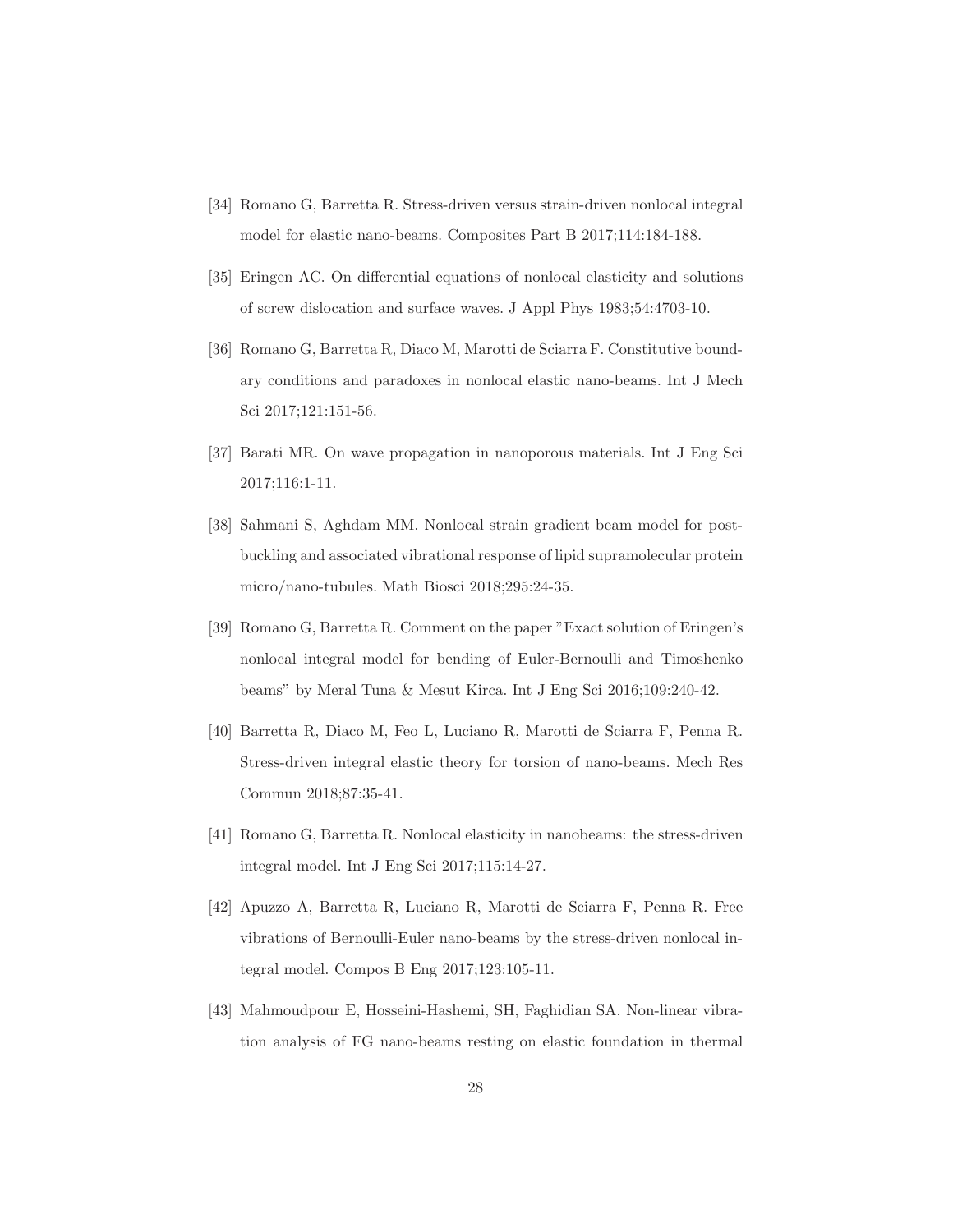environment using stress-driven nonlocal integral model. Appl Math Model 2018;57:302-15.

- [44] Barretta R, Čanadija M, Feo L, Luciano R, Marotti de Sciarra F, Penna R. Exact solutions of inflected functionally graded nano-beams in integral elasticity. Compos B Eng 2018;142:273-86.
- <span id="page-28-0"></span>[45] Barretta R, Čanadija M, Luciano R, Marotti de Sciarra F. Stress-driven modeling of nonlocal thermoelastic behavior of nanobeams. Int J Eng Sci 2018;126:53-67.
- <span id="page-28-1"></span>[46] Lim C. W, Zhang G, Reddy JN. A higher-order nonlocal elasticity and strain gradient theory and its applications in wave propagation. J Mech Phys Solids 2015;78:298-313.
- <span id="page-28-3"></span><span id="page-28-2"></span>[47] Li L, Li X, Hu Y. Free vibration analysis of nonlocal strain gradient beams made of functionally graded material. Int J Eng Sci 2016;102:77-92.
- <span id="page-28-4"></span>[48] Xu XJ, Wang XC, Zheng ML, Ma Z. Bending and buckling of nonlocal strain gradient elastic beams. Compos Struct 2017;160:366-77.
- [49] Barretta R, Marotti de Sciarra F. Constitutive boundary conditions for nonlocal strain gradient elastic nano-beams. Int J Eng Sci 2018;130:187- 198.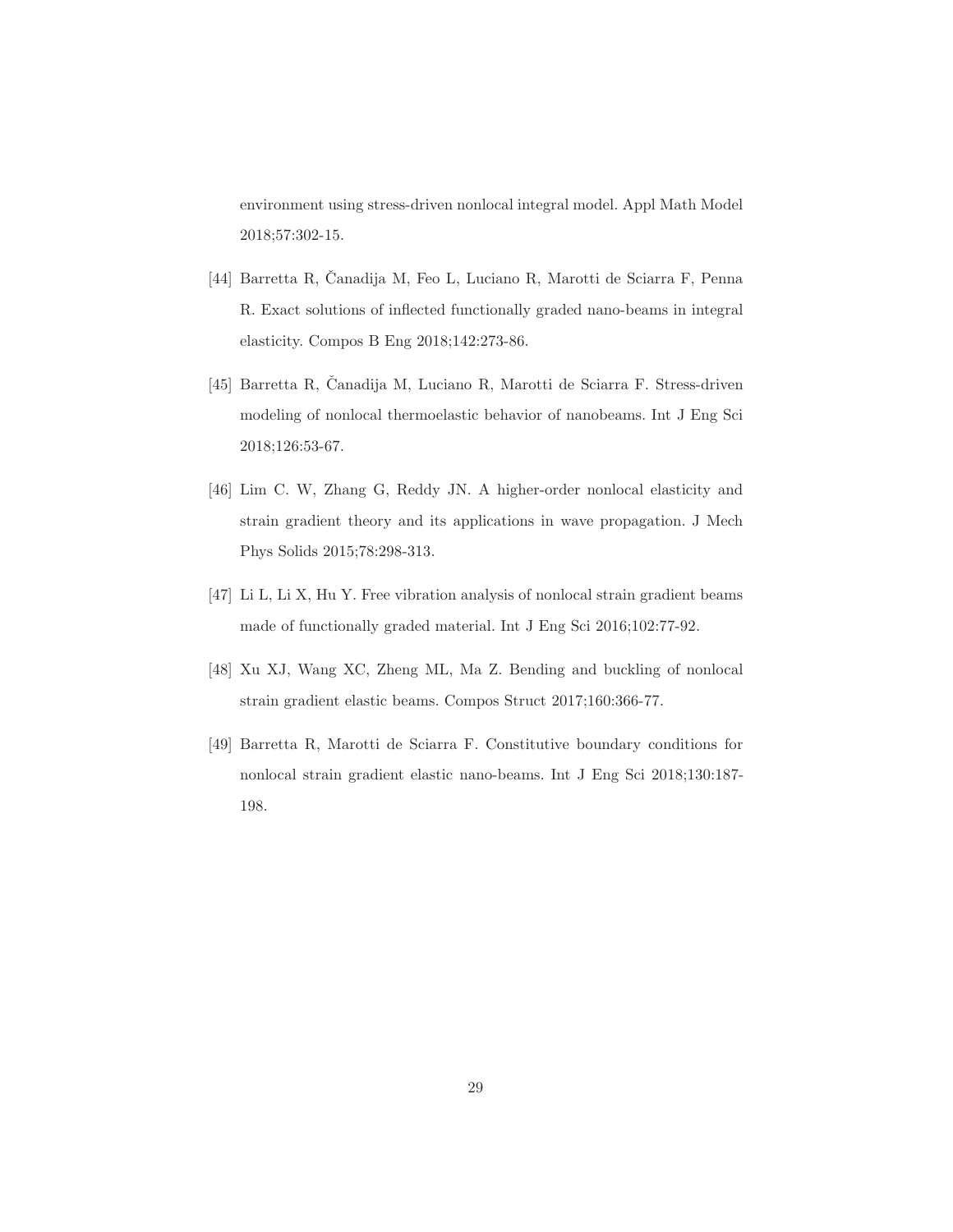#### List of Figures

- Fig. 1: Maximum non-dimensional deflection  $\bar{v}_{\text{max}}$  of clamped-clamped (CC) nano-beams vs. scale parameters  $\lambda$ ,  $\mu$ , associated with the natural CBC Eq. [\(8\)](#page-5-2) and with higher-order boundary conditions KHOBC Eq. [\(13\)](#page-7-0) and SHOBC Eq. [\(14\)](#page-7-1).
- $\bullet$  Fig. 2: Maximum non-dimensional deflection  $\bar{v}_{\rm max}$  of clamped-free (CF) nano-beams vs. scale parameters  $\lambda$ ,  $\mu$ , associated with the natural CBC Eq. [\(8\)](#page-5-2) and with higher-order boundary conditions KHOBC Eq. [\(13\)](#page-7-0) and SHOBC Eq. [\(14\)](#page-7-1).
- Fig. 3: Maximum non-dimensional deflection  $\bar{v}_{\text{max}}$  of clamped-supported (CS) nano-beams vs. scale parameters  $\lambda$ ,  $\mu$ , associated with the natural CBC Eq. [\(8\)](#page-5-2) and with higher-order boundary conditions KHOBC Eq. [\(13\)](#page-7-0) and SHOBC Eq. [\(14\)](#page-7-1).
- Fig. 4: Maximum non-dimensional deflection  $\bar{v}_{\text{max}}$  of supported-supported (SS) nano-beams vs. scale parameters  $\lambda$ ,  $\mu$ , associated with the natural CBC Eq. [\(8\)](#page-5-2) and with higher-order boundary conditions KHOBC Eq. [\(13\)](#page-7-0) and SHOBC Eq. [\(14\)](#page-7-1).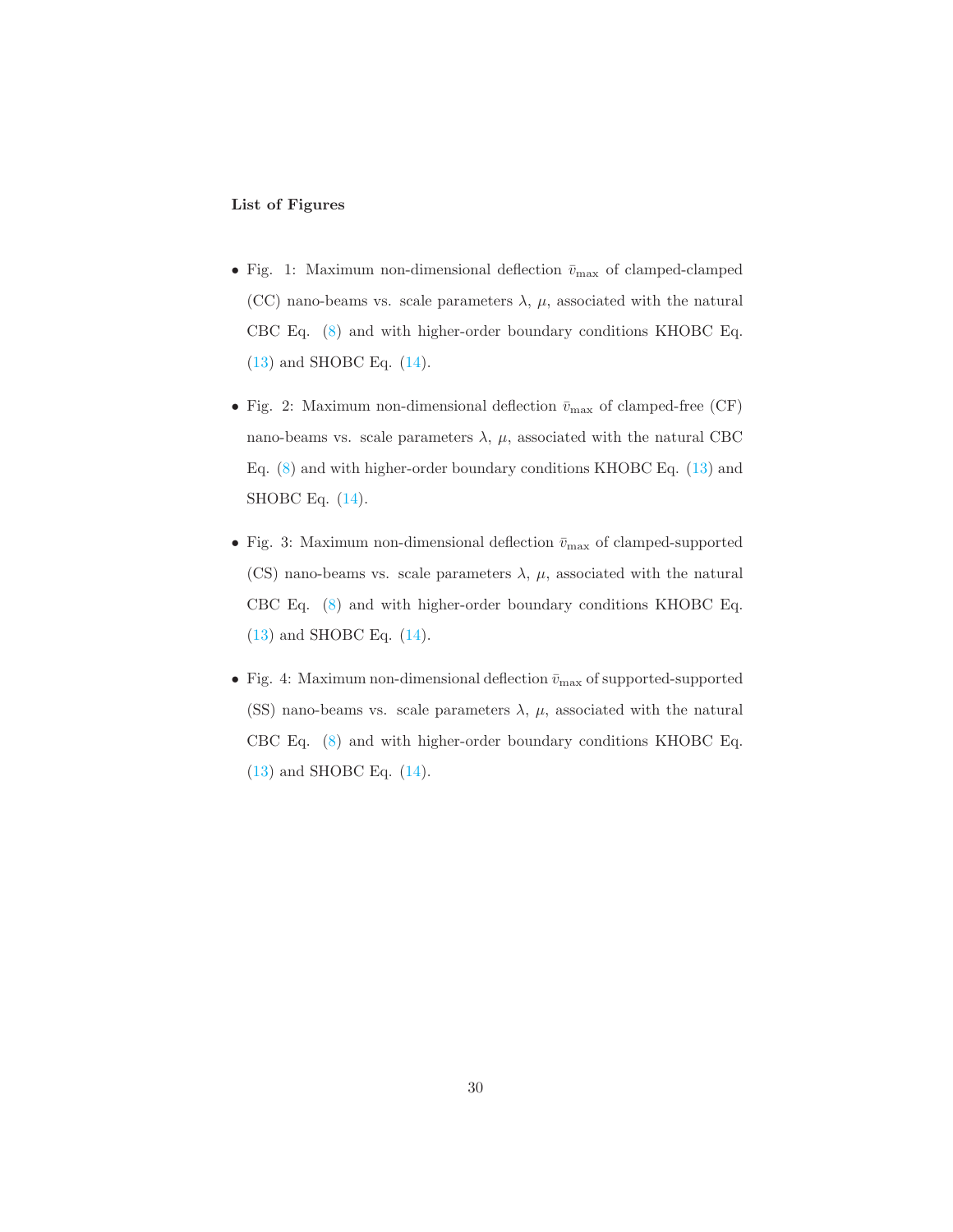

Figure 1



31